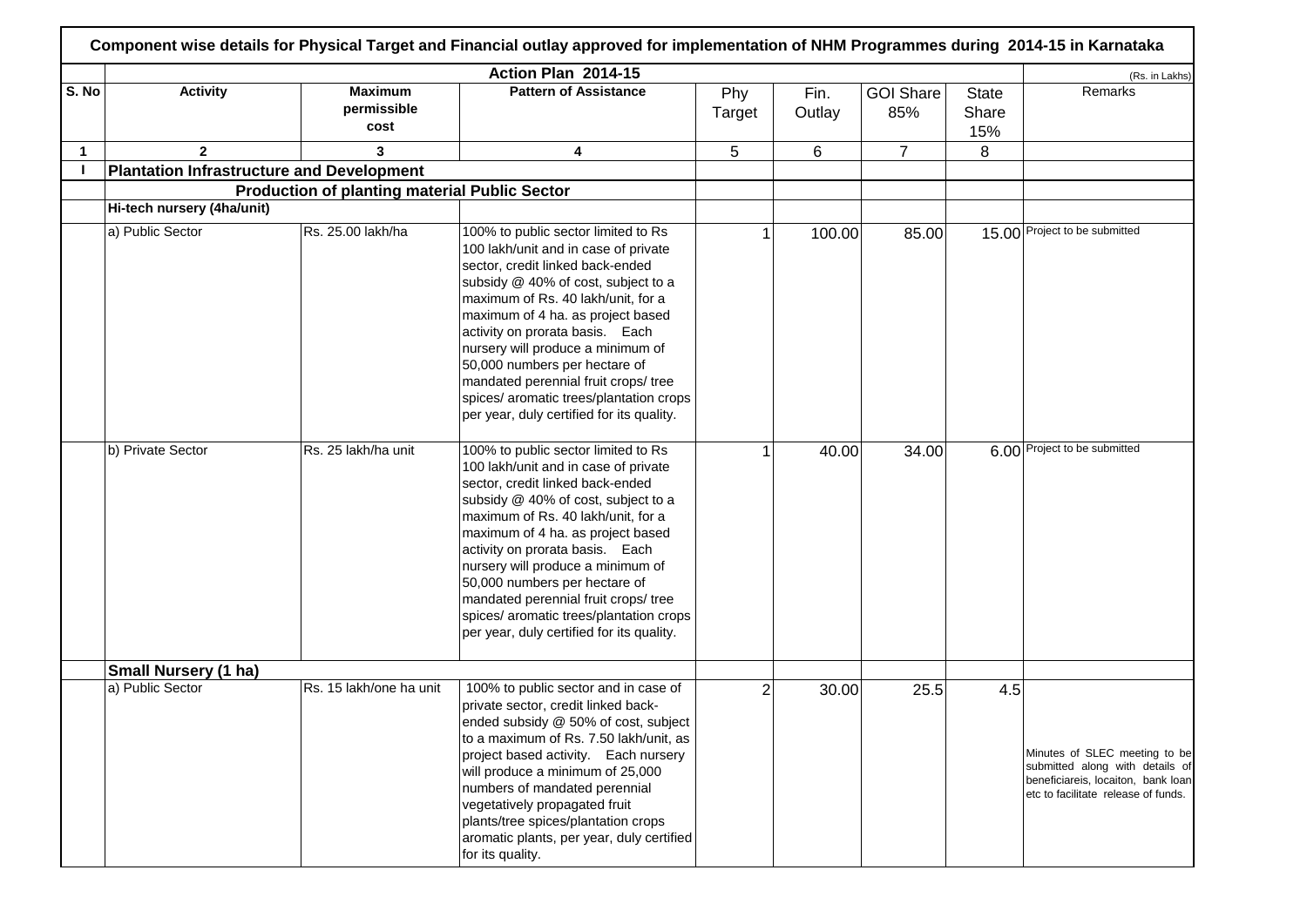| b) Private Sector           | Rs. 15 lakh/one ha unit                                     | 100% to public sector and in case of                                                       | $\overline{4}$ | 30.00  | 25.50  | 4.50 | do                            |
|-----------------------------|-------------------------------------------------------------|--------------------------------------------------------------------------------------------|----------------|--------|--------|------|-------------------------------|
|                             |                                                             | private sector, credit linked back-                                                        |                |        |        |      |                               |
|                             |                                                             | ended subsidy of cost, subject to a                                                        |                |        |        |      |                               |
|                             |                                                             | maximum of Rs. 7.50 lakh/unit, as                                                          |                |        |        |      |                               |
|                             |                                                             | project based activity. Each nursery                                                       |                |        |        |      |                               |
|                             |                                                             |                                                                                            |                |        |        |      |                               |
|                             |                                                             | will produce a minimum of 25,000                                                           |                |        |        |      |                               |
|                             |                                                             | numbers of mandated perennial                                                              |                |        |        |      |                               |
|                             |                                                             | vegetatively propagated fruit                                                              |                |        |        |      |                               |
|                             |                                                             | plants/tree spices/plantation crops per                                                    |                |        |        |      |                               |
|                             |                                                             | year, aromatic plants, duly certified for                                                  |                |        |        |      |                               |
|                             |                                                             | its quality.                                                                               |                |        |        |      |                               |
|                             | Upgrading nursery Infrastructure to meet acceditation norms |                                                                                            |                |        |        |      |                               |
| a) Public Sector            | to<br>Rs.<br>Up                                             | 10.00 100% of Public Sector                                                                | 1              | 10.00  | 8.50   | 1.50 |                               |
|                             | lakh/nursery of 4 ha, on                                    |                                                                                            |                |        |        |      |                               |
|                             | prorata basis                                               |                                                                                            |                |        |        |      |                               |
| b) Private sector           | to<br>Rs.<br>Up                                             | 10.00 50% of cost to Private sector subject                                                | 4              | 20.00  | 17.00  | 3.00 |                               |
|                             |                                                             | lakh/nursery of 4 ha, on to a maximum of Rs. 5.00                                          |                |        |        |      |                               |
|                             | prorata basis                                               | lakh/nursery.                                                                              |                |        |        |      |                               |
| Setting up of new TC Units. |                                                             |                                                                                            |                |        |        |      |                               |
| a) Public Sector            | Rs. 250.00 lakh                                             | 100% of cost to public sector                                                              |                | 0.00   | 0.00   | 0.00 |                               |
| b) Private sector           | Rs. 250.00 lakh                                             | 40% of cost to private sector                                                              | 4              | 400.00 | 340.00 |      | 60.00 Project to be submitted |
|                             | Seed production for vegetables and spices                   |                                                                                            |                |        |        |      |                               |
| Open pollinated crops       |                                                             |                                                                                            |                |        |        |      |                               |
| a) Public Sector            | Rs. 35,000/ha                                               | 100% of cost, limited to 5 ha.<br>Output                                                   | 26             | 9.10   | 7.74   | 1.37 |                               |
|                             |                                                             | target of seed for each crop will be                                                       |                |        |        |      |                               |
|                             |                                                             | fixed by the individual state.                                                             |                |        |        |      |                               |
| b) Private sector           | Rs. 35,000/ha                                               | private sector 35% in general areas                                                        | 137            | 16.78  | 14.27  | 2.52 |                               |
|                             |                                                             | and 50% in NE & Himalayan States,                                                          |                |        |        |      |                               |
|                             |                                                             | Tribal Sub Plans (TSP) areas,                                                              |                |        |        |      |                               |
|                             |                                                             | Andaman & Nicobar & Lakshadweep                                                            |                |        |        |      |                               |
|                             |                                                             | Islands, limited to 5 ha. Output                                                           |                |        |        |      |                               |
|                             |                                                             |                                                                                            |                |        |        |      |                               |
|                             |                                                             | target of seed for each crop will be                                                       |                |        |        |      |                               |
|                             |                                                             | fixed by the individual state.                                                             |                |        |        |      |                               |
| <b>Hybrid seeds</b>         |                                                             |                                                                                            |                |        |        |      |                               |
| a) Public Sector            | Rs. 1.50 lakh/ha                                            | 100% of cost, limited to 5 ha.<br>Output                                                   |                | 0.00   | 0.00   | 0.00 |                               |
|                             |                                                             | target of seed for each crop will be                                                       |                |        |        |      |                               |
|                             |                                                             | fixed by the individual state.                                                             |                |        |        |      |                               |
| b) Private sector           | Rs. 1.50 lakh/ha                                            | private sector 35% in general areas                                                        | 22             | 11.55  | 9.82   | 1.73 |                               |
|                             |                                                             | and 50% in NE & Himalayan States,                                                          |                |        |        |      |                               |
|                             |                                                             | Tribal Sub Plans (TSP) areas,                                                              |                |        |        |      |                               |
|                             |                                                             | Andaman & Nicobar & Lakshadweep                                                            |                |        |        |      |                               |
|                             |                                                             | Islands, limited to 5 ha. Output                                                           |                |        |        |      |                               |
|                             |                                                             | target of seed for each crop will be                                                       |                |        |        |      |                               |
|                             |                                                             | fixed by the individual state.                                                             |                |        |        |      |                               |
|                             |                                                             | Import of planting material for trial & demonstration purpose (By State Government, Grower |                |        |        |      |                               |
|                             | Associations recognized by NHB/ MoA, PSU)                   |                                                                                            |                |        |        |      |                               |
| a) Public sector            | Rs. 100.00 lakh                                             | 100% of cost for State Govt. PSUs,                                                         |                | 0.00   | 0.00   | 0.00 | do                            |
|                             |                                                             | as project based                                                                           |                |        |        |      |                               |
| b) Private sector           | Rs. 100.00 lakh                                             | 50% to Grower Associations.                                                                | $\overline{3}$ | 15.00  | 12.75  | 2.25 | do                            |
|                             |                                                             |                                                                                            |                |        |        |      |                               |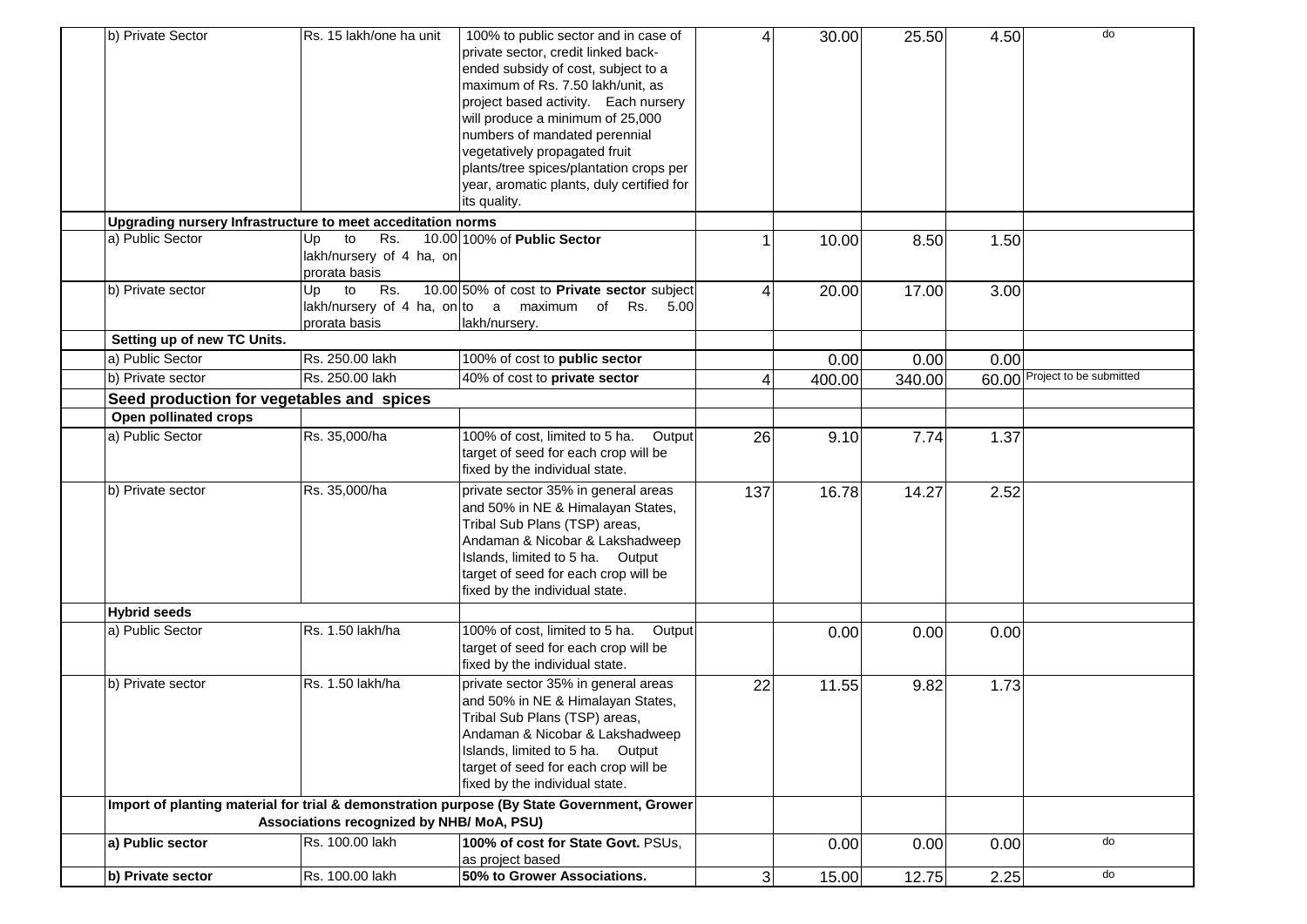|                | <b>Seed infrastructure</b>                                                   |                                                  |                                                                                                                                                                                                                                                                                                 |     |        |        |        |  |
|----------------|------------------------------------------------------------------------------|--------------------------------------------------|-------------------------------------------------------------------------------------------------------------------------------------------------------------------------------------------------------------------------------------------------------------------------------------------------|-----|--------|--------|--------|--|
|                | a) Public sector                                                             | Rs. 200.00 lakh                                  | 100% of cost                                                                                                                                                                                                                                                                                    |     | 0.00   | 0.00   | 0.00   |  |
|                | b) Private sector                                                            | Rs. 200.00 lakh                                  | 50% of cost                                                                                                                                                                                                                                                                                     |     | 0.00   | 0.00   | 0.00   |  |
|                | Sub-total Planting material                                                  |                                                  |                                                                                                                                                                                                                                                                                                 | 205 | 682.43 | 580.07 | 102.36 |  |
| $\overline{2}$ |                                                                              | Establishment of new gardens / Area Expansion    |                                                                                                                                                                                                                                                                                                 |     |        |        |        |  |
|                |                                                                              |                                                  | Fruit crops other than cost intensive crops using normal spacing (For a                                                                                                                                                                                                                         |     |        |        |        |  |
|                |                                                                              | maximum area of 4 ha per beneficiary)            |                                                                                                                                                                                                                                                                                                 |     |        |        |        |  |
|                | <b>Fruits - Perennials</b>                                                   |                                                  |                                                                                                                                                                                                                                                                                                 |     |        |        |        |  |
|                | (a) Cost intensive crops                                                     |                                                  |                                                                                                                                                                                                                                                                                                 |     |        |        |        |  |
|                |                                                                              | Fruit crops like Grape, Kiwi, Passion fruit etc. |                                                                                                                                                                                                                                                                                                 |     |        |        |        |  |
|                | a) Integrated package with drip Rs. 4.00 lakh/ha.<br>irrigation and trellis. |                                                  | Maximum of Rs. 1.60 lakh/- per ha.<br>(40% of cost) for meeting the<br>expenditure on planting material and<br>cost of material for drip irrigation,<br>trellies and INM/IPM, in 3 installments<br>of 60:20:20 subject to survival rate of<br>75% in 2 <sup>nd</sup> year and 90% in 3rd year). |     | 0.00   | 0.00   | 0.00   |  |
|                | Grape                                                                        |                                                  |                                                                                                                                                                                                                                                                                                 |     |        |        |        |  |
|                | 4m X 4m (625 plants)                                                         |                                                  | Maximum of Rs. 1.60 lakh/- per ha.<br>(40% of cost) for meeting the<br>expenditure on planting material and<br>cost of material for drip irrigation,<br>trellies and INM/IPM, in 3 installments<br>of 60:20:20 subject to survival rate of<br>75% in 2 <sup>nd</sup> year and 90% in 3rd year). | 13  | 5.62   | 4.77   | 0.84   |  |
|                | 3m X 3m (1111 plants)                                                        |                                                  | Maximum of Rs. 1.60 lakh/- per ha.<br>(40% of cost) for meeting the<br>expenditure on planting material and<br>cost of material for drip irrigation,<br>trellies and INM/IPM, in 3 installments<br>of 60:20:20 subject to survival rate of<br>75% in 2 <sup>nd</sup> year and 90% in 3rd year). | 25  | 12.96  | 11.02  | 1.94   |  |
|                | 3m X 2m (1666 plants)                                                        |                                                  | Maximum of Rs. 1.60 lakh/- per ha.<br>(40% of cost) for meeting the<br>expenditure on planting material and<br>cost of material for drip irrigation,<br>trellies and INM/IPM, in 3 installments<br>of 60:20:20 subject to survival rate of<br>75% in 2 <sup>nd</sup> year and 90% in 3rd year). | 100 | 68.40  | 58.14  | 10.26  |  |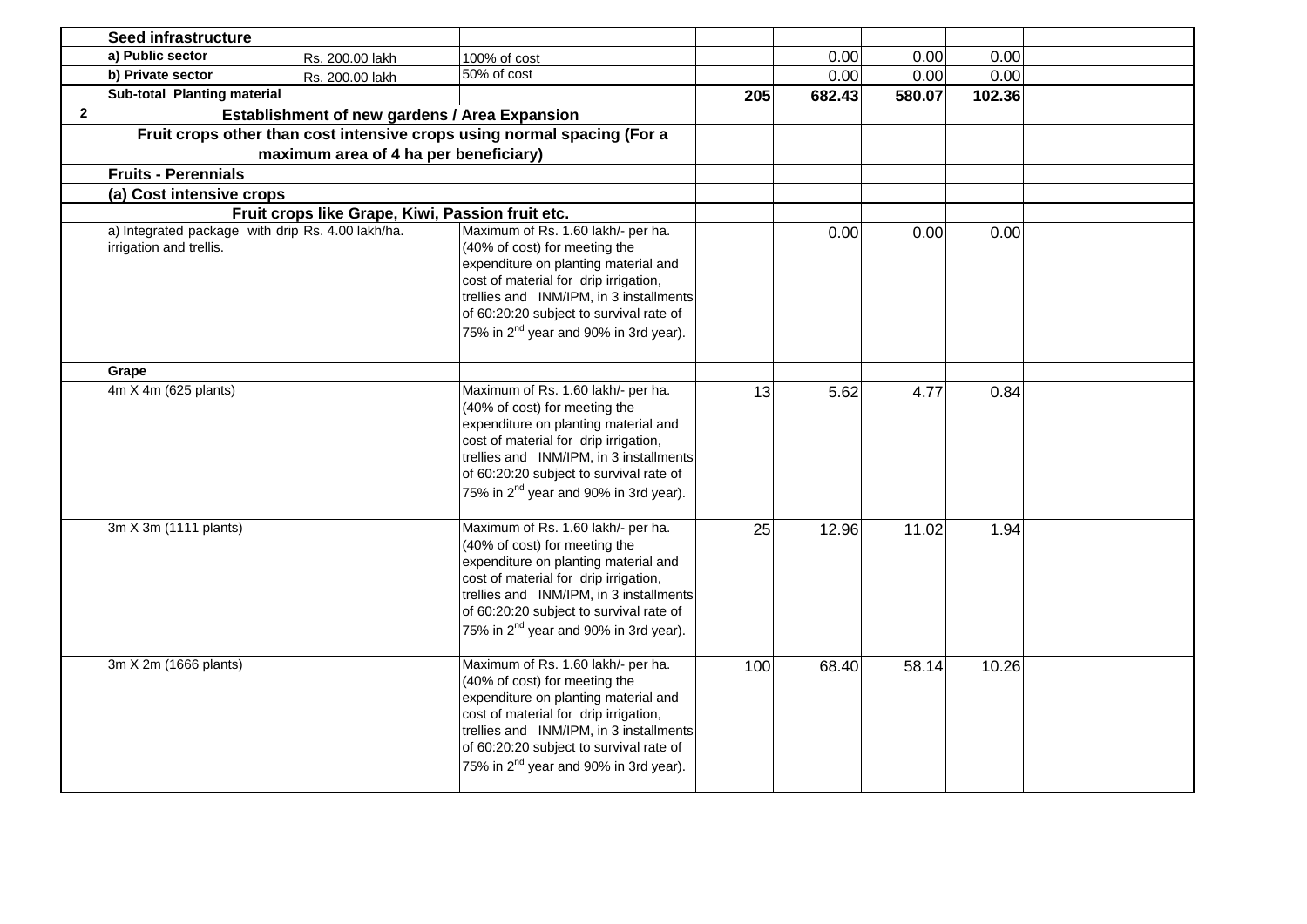| 1.8m X 1.8m (3086 plants)  |                  | Maximum of Rs. 1.60 lakh/- per ha.<br>(40% of cost) for meeting the<br>expenditure on planting material and<br>cost of material for drip irrigation,<br>trellies and INM/IPM, in 3 installments<br>of 60:20:20 subject to survival rate of<br>75% in 2 <sup>nd</sup> year and 90% in 3rd year).                                                                                             | 13  | 10.92 | 9.28  | 1.64  |  |
|----------------------------|------------------|---------------------------------------------------------------------------------------------------------------------------------------------------------------------------------------------------------------------------------------------------------------------------------------------------------------------------------------------------------------------------------------------|-----|-------|-------|-------|--|
| Sub total with integration |                  |                                                                                                                                                                                                                                                                                                                                                                                             | 151 | 97.89 | 83.21 | 14.68 |  |
| b) Without integration     | Rs. 1.25 lakh/ha | Maximum of Rs. 0.50 lakh/ha (40% of<br>cost) for meeting the expenditure on<br>planting material and cost of INM/IPM<br>in three installments of 60:20:20<br>subject to survival rate of 75% in 2 <sup>nd</sup><br>year and 90% in 3rd year.<br>For $(a)$<br>and (b) above, in the case of TSP<br>areas, Andaman & Nicobar and<br>Lakshadweep Islands, assistance will<br>be @ 50% of cost. |     | 0.00  | 0.00  | 0.00  |  |
| Grape                      |                  |                                                                                                                                                                                                                                                                                                                                                                                             |     |       |       |       |  |
| 4m X 4m (625 plants)       |                  | Maximum of Rs. 1.60 lakh/- per ha.<br>(40% of cost) for meeting the<br>expenditure on planting material and<br>cost of material for drip irrigation,<br>trellies and INM/IPM, in 3 installments<br>of 60:20:20 subject to survival rate of<br>75% in 2 <sup>nd</sup> year and 90% in 3rd year).                                                                                             | 38  | 9.76  | 8.29  | 1.46  |  |
| 3m X 3m (1111 plants)      |                  | Maximum of Rs. 1.60 lakh/- per ha.<br>(40% of cost) for meeting the<br>expenditure on planting material and<br>cost of material for drip irrigation,<br>trellies and INM/IPM, in 3 installments<br>of 60:20:20 subject to survival rate of<br>75% in 2 <sup>nd</sup> year and 90% in 3rd year).                                                                                             | 4   | 1.11  | 0.95  | 0.17  |  |
| 3m X 2m (1666 plants)      |                  | Maximum of Rs. 1.60 lakh/- per ha.<br>(40% of cost) for meeting the<br>expenditure on planting material and<br>cost of material for drip irrigation,<br>trellies and INM/IPM, in 3 installments<br>of 60:20:20 subject to survival rate of<br>75% in 2 <sup>nd</sup> year and 90% in 3rd year).                                                                                             | 70  | 22.51 | 19.14 | 3.38  |  |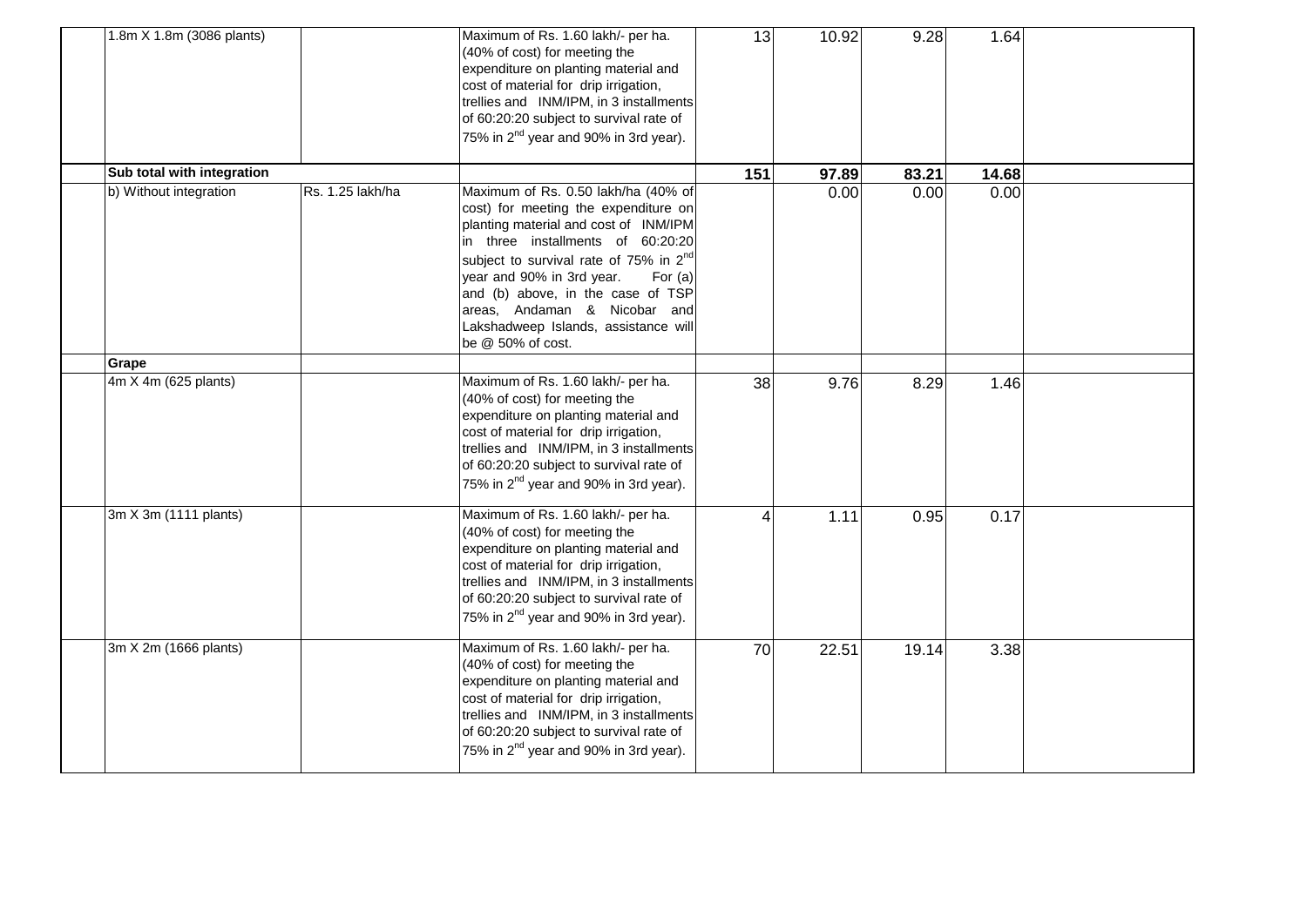| 1.8m X 1.8m (3086 plants)                                                 |                  | Maximum of Rs. 1.60 lakh/- per ha.<br>(40% of cost) for meeting the<br>expenditure on planting material and<br>cost of material for drip irrigation,<br>trellies and INM/IPM, in 3 installments<br>of 60:20:20 subject to survival rate of<br>75% in 2 <sup>nd</sup> year and 90% in 3rd year).                         |     | 0.00   | 0.00   | 0.00  |                                                   |
|---------------------------------------------------------------------------|------------------|-------------------------------------------------------------------------------------------------------------------------------------------------------------------------------------------------------------------------------------------------------------------------------------------------------------------------|-----|--------|--------|-------|---------------------------------------------------|
| Sub total without integration                                             |                  |                                                                                                                                                                                                                                                                                                                         | 112 | 33.38  | 28.38  | 5.01  |                                                   |
| <b>Maintenance without Integration</b>                                    |                  |                                                                                                                                                                                                                                                                                                                         |     |        |        |       |                                                   |
| 1st Year                                                                  |                  |                                                                                                                                                                                                                                                                                                                         | 592 | 56.98  | 48.43  | 8.55  |                                                   |
| 2nd Year                                                                  |                  |                                                                                                                                                                                                                                                                                                                         | 366 | 34.06  | 28.95  | 5.11  |                                                   |
| Sub total maintenance                                                     |                  |                                                                                                                                                                                                                                                                                                                         | 958 | 91.04  | 77.38  | 13.66 |                                                   |
| ii) Strawberry                                                            |                  |                                                                                                                                                                                                                                                                                                                         |     |        |        |       |                                                   |
| a) Integrated package with drip Rs. 2.80 lakh/ha<br>irrigation & mulching |                  | Maximum of Rs. 1.12 lakh/ per ha.<br>(40% of cost) for meeting the<br>expenditure on planting material and<br>cost of material for drip irrigation,<br>mulching and INM/IPM, in one<br>installment.                                                                                                                     |     | 0.00   | 0.00   | 0.00  |                                                   |
| b) Without integration                                                    | Rs. 1.25 lakh/ha | Maximum of Rs. 0.50 lakh/ha (40% of<br>cost) for meeting the expenditure on<br>planting material and cost of INM/IPM<br>one installment.<br>For (a) and (b) above, in the case of<br>TSP areas, Andaman & Nicobar and<br>Lakshadweep Islands, assistance will<br>be @ 50% of cost.                                      |     | 0.00   | 0.00   | 0.00  |                                                   |
| iii) Banana (sucker)                                                      |                  |                                                                                                                                                                                                                                                                                                                         |     |        |        |       |                                                   |
| Integrated package with Rs. 2.00 lakh/ha<br>a)<br>drip irrigation.        |                  | Maximum of Rs. 0.80 lakh/ha (40% of<br>the cost) for meeting expenditure on<br>planting material, drip irrigation and<br>cost of material for INM/IPM, in 2<br>installments (75:25).                                                                                                                                    | 200 | 73.80  | 62.73  |       | 11.07 $\sqrt{2m \times 2m (2500 \text{ plants})}$ |
| b) Without integration                                                    | Rs.87,500/ha     | Maximum of Rs. 0.35 lakh/ha (40% of<br>cost) for meeting the expenditure on<br>planting material and cost of INM/IPM<br>in 2 installments (75:25). For (a) and<br>(b) above, in the case of TSP areas,<br>Andaman<br>&<br>Nicobar<br>and<br>Lakshadweep Islands, assistance will<br>be @ 50% of cost in 2 installments. | 300 | 58.50  | 49.73  |       | 8.78 2m X 2m (2500 plants)                        |
| Sub total                                                                 |                  |                                                                                                                                                                                                                                                                                                                         | 500 | 132.30 | 112.46 | 19.85 |                                                   |
| <b>Maintenance without Integration</b>                                    |                  |                                                                                                                                                                                                                                                                                                                         |     |        |        |       |                                                   |
| 1st Year                                                                  |                  |                                                                                                                                                                                                                                                                                                                         | 714 | 40.16  | 34.14  | 6.02  |                                                   |
| Sub total maintenance                                                     |                  |                                                                                                                                                                                                                                                                                                                         | 714 | 40.16  | 34.14  | 6.02  |                                                   |
| iv) Pineapple (sucker)                                                    |                  |                                                                                                                                                                                                                                                                                                                         |     |        |        |       |                                                   |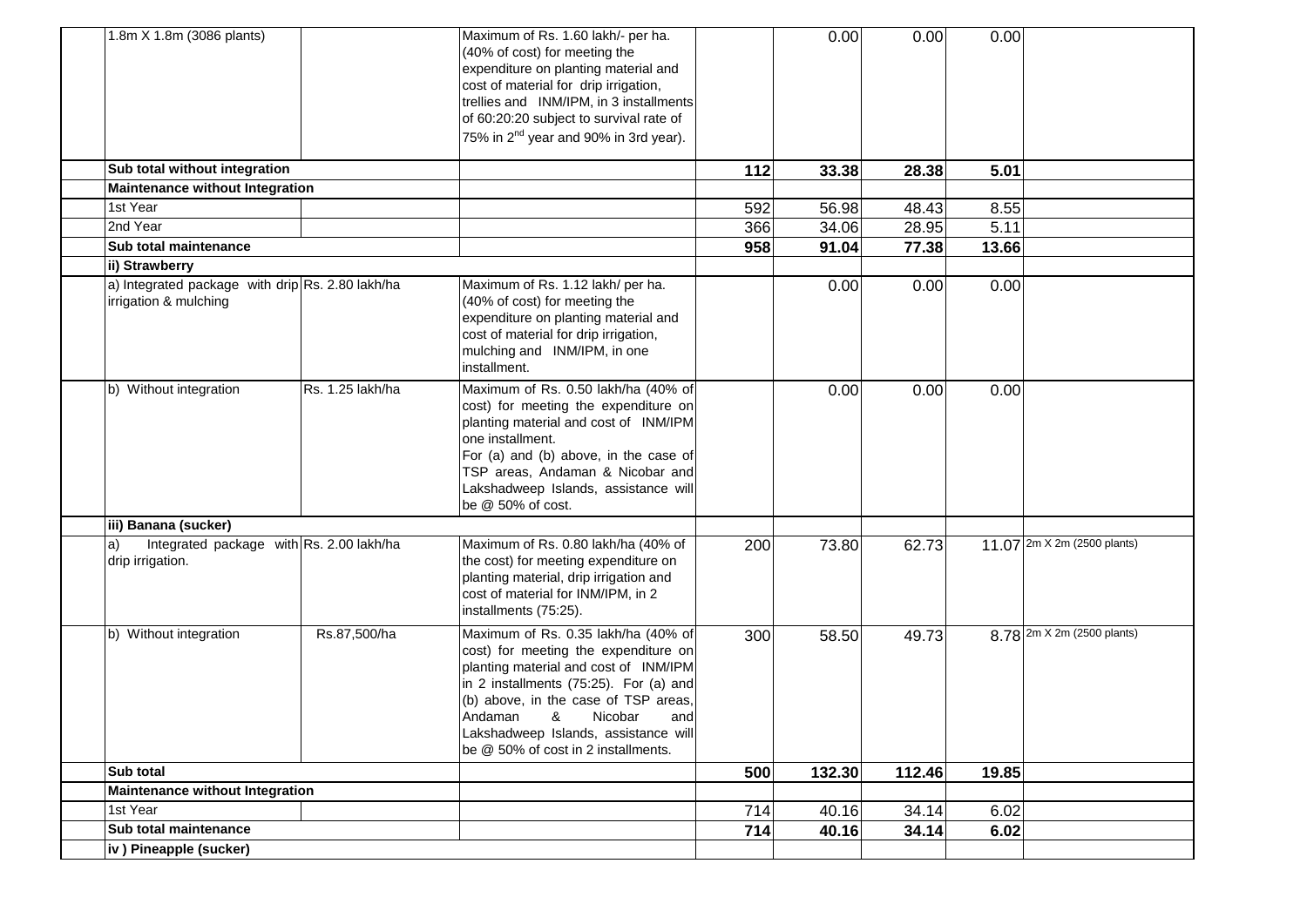| Integrated package with Rs. 3.00 lakh/ha<br>a) |                   | Maximum of Rs. 1.20 lakh/ha (40% of                                 |     | 0.00   | 0.00   | 0.00  |  |
|------------------------------------------------|-------------------|---------------------------------------------------------------------|-----|--------|--------|-------|--|
| drip irrigation.                               |                   | the cost) for meeting expenditure on                                |     |        |        |       |  |
|                                                |                   | planting material, drip irrigation and                              |     |        |        |       |  |
|                                                |                   | cost of material for INM/IPM, in 2                                  |     |        |        |       |  |
|                                                |                   | installments.                                                       |     |        |        |       |  |
| .6m X .3m (45000 plants)                       |                   |                                                                     | 35  | 27.09  | 23.03  | 4.06  |  |
| Sub total with integration                     |                   |                                                                     | 35  | 27.09  | 23.03  | 4.06  |  |
| b) Without integration                         | Rs.87,500/ha      | Maximum of Rs. 0.35 lakh/ha (40% of                                 |     | 0.00   | 0.00   | 0.00  |  |
|                                                |                   | cost) for meeting the expenditure on                                |     |        |        |       |  |
|                                                |                   | planting material and cost of INM/IPM<br>in 2 installments (75:25). |     |        |        |       |  |
|                                                |                   | For (a) and (b) above, in the case of                               |     |        |        |       |  |
|                                                |                   | TSP areas, Andaman & Nicobar and                                    |     |        |        |       |  |
|                                                |                   | Lakshadweep Islands, assistance will                                |     |        |        |       |  |
|                                                |                   | be @ 50% of cost in 2 installments                                  |     |        |        |       |  |
|                                                |                   | (75:25).                                                            |     |        |        |       |  |
| .6m X .3m (45000 plants)                       |                   |                                                                     | 75  | 19.69  | 16.73  | 2.95  |  |
| Sub total without Integration                  |                   |                                                                     | 75  | 19.69  | 16.73  | 2.95  |  |
| <b>Maintenance without Integration</b>         |                   |                                                                     |     |        |        |       |  |
| 1st Year                                       |                   |                                                                     | 193 | 15.65  | 13.30  | 2.35  |  |
| Sub total maintenance                          |                   |                                                                     | 193 | 15.65  | 13.30  | 2.35  |  |
| v) Banana (TC)                                 |                   |                                                                     |     |        |        |       |  |
| Integrated package with<br>a)                  | Rs. 3.00 lakh/ha  | Maximum of Rs. 1.20 lakh/ha (40 % of                                |     | 0.00   | 0.00   | 0.00  |  |
| drip irrigation.                               |                   | cost) for meeting the expenditure on                                |     |        |        |       |  |
|                                                |                   | planting material and cost of material                              |     |        |        |       |  |
|                                                |                   | for drip system, INM/IPM etc., in 2                                 |     |        |        |       |  |
|                                                |                   | installments (75:25).                                               |     |        |        |       |  |
| 1.8m X 1.8m (3086 plants)                      |                   |                                                                     | 200 | 96.00  | 81.60  | 14.40 |  |
| 1.5m X 1.5m (4444 plants)                      |                   |                                                                     | 75  | 49.50  | 42.08  | 7.43  |  |
| Sub total with integration                     |                   |                                                                     | 275 | 145.50 | 123.68 | 21.83 |  |
| b) Without integration                         | Rs. 1.25 lakh/ha. | Max. of Rs. 0.50 lakh per ha, (40% of                               |     | 0.00   | 0.00   | 0.00  |  |
|                                                |                   | cost) for meeting the expenditure on                                |     |        |        |       |  |
|                                                |                   | planting material and cost of INM/IPM                               |     |        |        |       |  |
|                                                |                   | in 2 installments (75:25).<br>For (a) and (b) above, in the case of |     |        |        |       |  |
|                                                |                   | TSP areas, Andaman & Nicobar and                                    |     |        |        |       |  |
|                                                |                   | Lakshadweep Islands, assistance will                                |     |        |        |       |  |
|                                                |                   | be @ 50% of cost in 2 installments                                  |     |        |        |       |  |
|                                                |                   | (75:25).                                                            |     |        |        |       |  |
| $\frac{1.8m}{1.8m}$ X 1.8m (3086 plants)       |                   |                                                                     | 100 | 30.60  | 26.01  | 4.59  |  |
| 1.5m X 1.5m (4444 plants)                      |                   |                                                                     | 45  | 18.23  | 15.49  | 2.73  |  |
| Sub total without Integration                  |                   |                                                                     | 145 | 48.83  | 41.50  | 7.32  |  |
| <b>Maintenance without Integration</b>         |                   |                                                                     |     |        |        |       |  |
| 1st Year                                       |                   |                                                                     | 406 | 39.35  | 33.45  | 5.90  |  |
| Sub total maintenance                          |                   |                                                                     | 406 | 39.35  | 33.45  | 5.90  |  |
| vii) Papaya                                    |                   |                                                                     |     |        |        |       |  |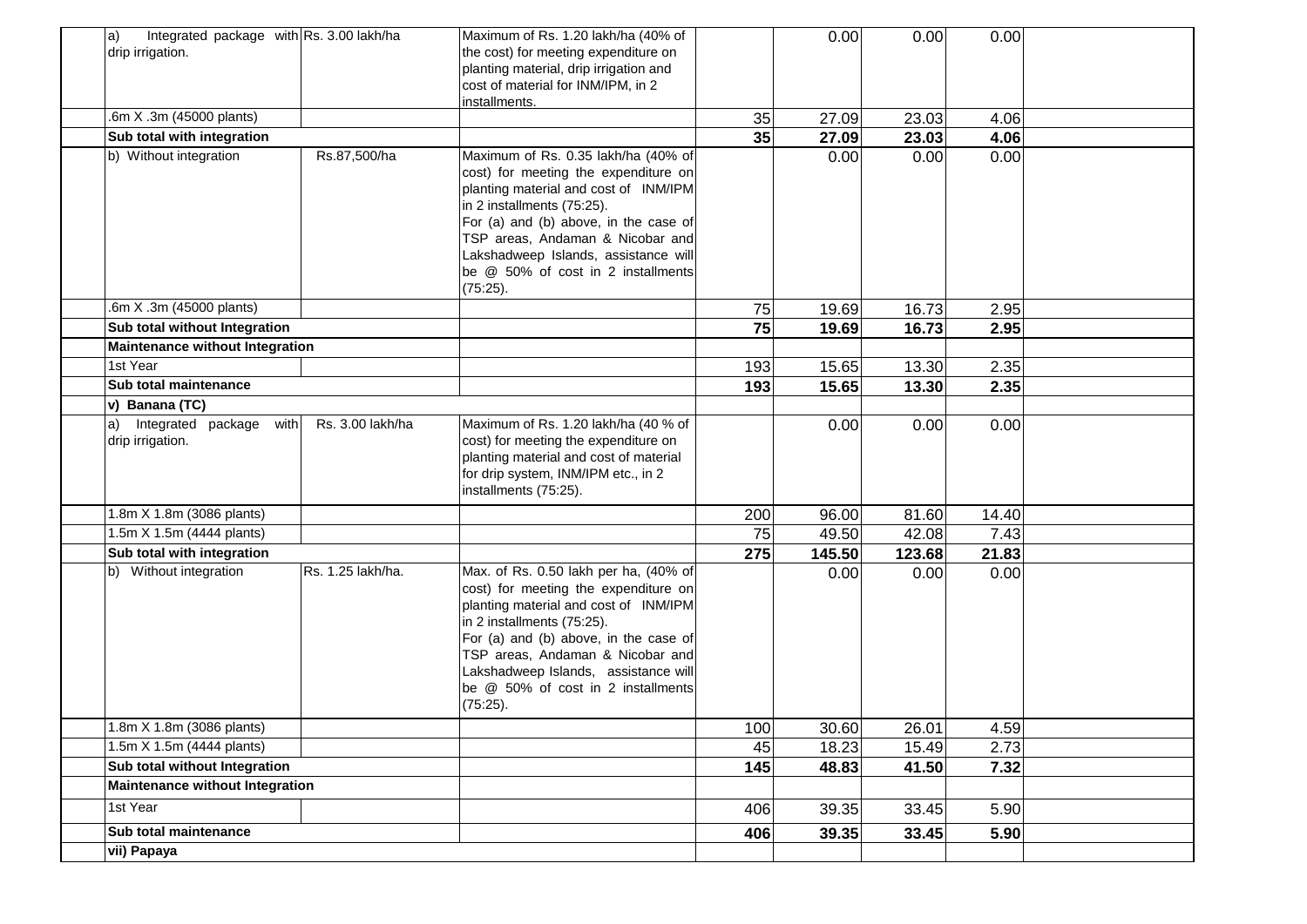| a) Integrated package with                                                        | Rs. 2.00 lakh/ha. | Maximum of Rs. 0.80 lakh/ha (40% of                                     |                  | 0.00          | 0.00          | 0.00         |  |
|-----------------------------------------------------------------------------------|-------------------|-------------------------------------------------------------------------|------------------|---------------|---------------|--------------|--|
| drip irrigation.                                                                  |                   | the cost) for meeting expenditure on                                    |                  |               |               |              |  |
|                                                                                   |                   | planting material, drip irrigation and                                  |                  |               |               |              |  |
|                                                                                   |                   | cost of material for INM/IPM, in 2                                      |                  |               |               |              |  |
|                                                                                   |                   | installments (75:25).                                                   |                  |               |               |              |  |
| 1.8m X 1.8m (3086 plants)                                                         |                   |                                                                         | 400              | 144.00        | 122.40        | 21.60        |  |
| 1.5m X 1.5m (4444 plants)                                                         |                   |                                                                         | 16               | 8.35          | 7.10          | 1.25         |  |
| Sub total with integration                                                        |                   |                                                                         | 416              | 152.35        | 129.50        | 22.85        |  |
| b) Without integration                                                            | Rs. 60,000/ha     | Maximum of Rs. 0.30 lakh/ha (50 % of                                    |                  | 0.00          | 0.00          | 0.00         |  |
|                                                                                   |                   | cost) for meeting the expenditure on                                    |                  |               |               |              |  |
|                                                                                   |                   | planting material and cost of INM/IPM                                   |                  |               |               |              |  |
|                                                                                   |                   | in 2 installments (75:25).<br>For (a) and (b) above, in the case of     |                  |               |               |              |  |
|                                                                                   |                   |                                                                         |                  |               |               |              |  |
|                                                                                   |                   | NE and Himalayan States, TSP areas,<br>Andaman<br>&<br>Nicobar<br>and   |                  |               |               |              |  |
|                                                                                   |                   | Lakshadweep Islands, assistance will                                    |                  |               |               |              |  |
|                                                                                   |                   | be @ 50% of cost in 2 installments                                      |                  |               |               |              |  |
|                                                                                   |                   | (75:25).                                                                |                  |               |               |              |  |
| 1.8m X 1.8m (3086 plants)                                                         |                   |                                                                         |                  |               |               |              |  |
| 1.5m X 1.5m (4444 plants)                                                         |                   |                                                                         | 100<br>8         | 22.50<br>2.59 | 19.13<br>2.20 | 3.38<br>0.39 |  |
| Sub total without Integration                                                     |                   |                                                                         | 108              | 25.09         | 21.33         | 3.76         |  |
| <b>Maintenance without Integration</b>                                            |                   |                                                                         |                  |               |               |              |  |
| 1st Year                                                                          |                   |                                                                         |                  |               |               |              |  |
|                                                                                   |                   |                                                                         | 625              | 46.89         | 39.86         | 7.03         |  |
| Sub total maintenance                                                             |                   |                                                                         | 625              | 46.89         | 39.86         | 7.03         |  |
| ix) High density planting (mango, guava, litchi, pomegranate, apple, citrus etc). |                   |                                                                         |                  |               |               |              |  |
| a) Integrated package with drip                                                   | Rs. 1.50 lakh /ha | Maximum of Rs. 0.60 lakh per ha.                                        |                  | 0.00          | 0.00          | 0.00         |  |
| irrigation                                                                        |                   | (40% of cost) for meeting the<br>expenditure on planting material, cost |                  |               |               |              |  |
|                                                                                   |                   | of drip system, INM/IPM, canopy                                         |                  |               |               |              |  |
|                                                                                   |                   | management etc., in 3 installments of                                   |                  |               |               |              |  |
|                                                                                   |                   | 60:20:20 subject to survival rate of                                    |                  |               |               |              |  |
|                                                                                   |                   | 75% in 2nd year and 90% in 3 <sup>rd</sup> year).                       |                  |               |               |              |  |
|                                                                                   |                   |                                                                         |                  |               |               |              |  |
| Mango (5m X 5m (400 plants))                                                      |                   | -do-                                                                    | 75               | 13.50         | 11.48         | 2.03         |  |
| Pomegranate (5m X 5m (400)                                                        |                   | -do-                                                                    | 20               | 3.94          | 3.35          | 0.59         |  |
| plants))                                                                          |                   |                                                                         |                  |               |               |              |  |
| Pomegranate (5m X 4m (500                                                         |                   | -do-                                                                    | 10               | 2.09          | 1.77          | 0.31         |  |
| plants))<br>Pomegranate (5m X 3m (667                                             |                   | -do-                                                                    |                  |               |               |              |  |
| plants))                                                                          |                   |                                                                         | 40               | 9.60          | 8.16          | 1.44         |  |
| Pomegranate (5m X 2.5m (800                                                       |                   | -do-                                                                    | 30               | 10.01         | 8.51          | 1.50         |  |
| plants))                                                                          |                   |                                                                         |                  |               |               |              |  |
| Pomegranate (4.5m X 3m (741)                                                      |                   | $-do-$                                                                  | 150              | 37.80         | 32.13         | 5.67         |  |
| plants))<br>Pomegranate (4m X 3m (666)                                            |                   |                                                                         |                  |               |               |              |  |
| plants))                                                                          |                   | $-do-$                                                                  | 300              | 75.60         | 64.26         | 11.34        |  |
| Sapota (5m X 5m (400 plants))                                                     |                   | -do-                                                                    | 30               | 5.69          | 4.83          | 0.85         |  |
| Lime/Lemon $(3m \tX 3m (1111$                                                     |                   | -do-                                                                    | $\boldsymbol{2}$ | 0.66          | 0.56          | 0.10         |  |
| plants))                                                                          |                   |                                                                         |                  |               |               |              |  |
|                                                                                   |                   |                                                                         |                  |               |               |              |  |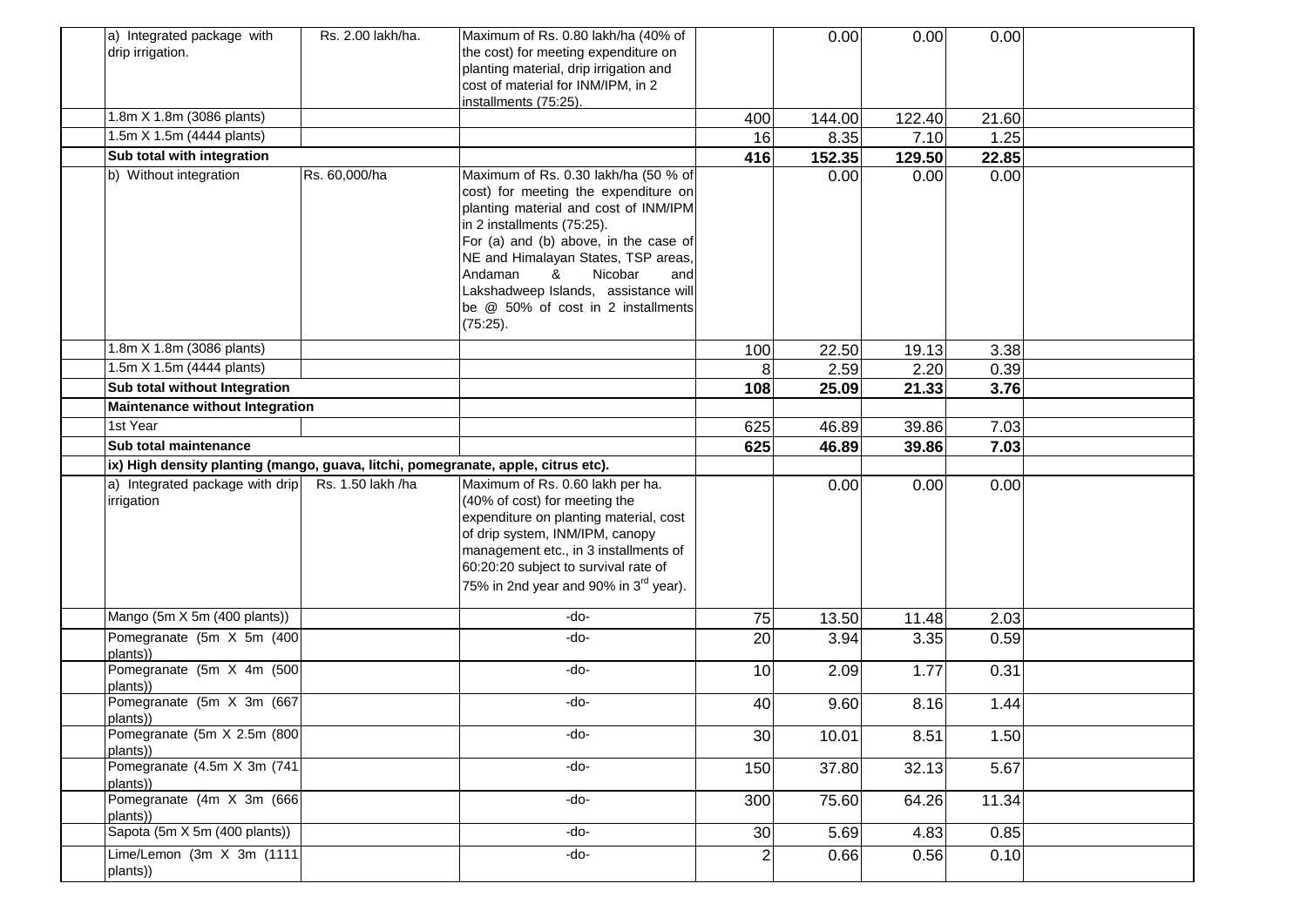| Lime/Lemon (4m $X$ 4.5m (500)<br>plants))    | -do-                                                                                                                                                                                                                                                                                                                                                                                                    | $\overline{2}$          | 0.32   | 0.27   | 0.05  |  |
|----------------------------------------------|---------------------------------------------------------------------------------------------------------------------------------------------------------------------------------------------------------------------------------------------------------------------------------------------------------------------------------------------------------------------------------------------------------|-------------------------|--------|--------|-------|--|
| Lime/Lemon (5m X 5m (400)<br>plants))        | -do-                                                                                                                                                                                                                                                                                                                                                                                                    | 55                      | 10.56  | 8.98   | 1.58  |  |
| Mandarine (5m X 5m (400)<br>plants))         | -do-                                                                                                                                                                                                                                                                                                                                                                                                    | 3                       | 0.47   | 0.40   | 0.07  |  |
| Mandarine (4m X 5m (500)<br>plants))         | -do-                                                                                                                                                                                                                                                                                                                                                                                                    | $\mathbf{1}$            | 0.20   | 0.17   | 0.03  |  |
| Fig (4m X 4m (625 plants))                   | -do-                                                                                                                                                                                                                                                                                                                                                                                                    | 10                      | 2.04   | 1.73   | 0.31  |  |
| Fig (2.5m X 2.5m (1600 plants))              | -do-                                                                                                                                                                                                                                                                                                                                                                                                    | $\overline{7}$          | 2.37   | 2.01   | 0.36  |  |
| Guava (3.0m X 3.0m (1111<br>plants))         | -do-                                                                                                                                                                                                                                                                                                                                                                                                    | $\overline{\mathbf{4}}$ | 1.26   | 1.07   | 0.19  |  |
| Guava (1.5m X 3.0m (2222<br>plants))         | -do-                                                                                                                                                                                                                                                                                                                                                                                                    | 15                      | 5.40   | 4.59   | 0.81  |  |
| Sub total with integration                   |                                                                                                                                                                                                                                                                                                                                                                                                         | 754                     | 181.50 | 154.27 | 27.22 |  |
| b) Without Integration.<br>Rs. 1.00 lakh/ha. | Maximum of Rs. 0.40 lakh/ha (40% of<br>the cost) for meeting the expenditure<br>on planting material and cost of<br>INM/IPM in 3 installments (60:20:20).<br>For (a) and (b) above, in the case of<br>TSP areas, Andaman & Nicobar and<br>Lakshadweep Islands, assistance will<br>be @ 50% of cost in 3 installments of<br>60:20:20 subject to survival rate of<br>75% in 2nd year and 90% in 3rd year) |                         | 0.00   | 0.00   | 0.00  |  |
| Mango (5m X 5m (400 plants))                 | -do-                                                                                                                                                                                                                                                                                                                                                                                                    | 50                      | 6.15   | 5.23   | 0.92  |  |
| Pomegranate (5m X 5m (400<br>plants))        | -do-                                                                                                                                                                                                                                                                                                                                                                                                    | 50                      | 5.76   | 4.90   | 0.86  |  |
| Pomegranate (5m X 4m (500<br>plants))        | -do-                                                                                                                                                                                                                                                                                                                                                                                                    | 50                      | 6.36   | 5.41   | 0.95  |  |
| Pomegranate (5m X 3m (667<br>plants))        | -do-                                                                                                                                                                                                                                                                                                                                                                                                    | 30                      | 4.75   | 4.04   | 0.71  |  |
| Pomegranate (5m X 2.5m (800)<br>plants))     | -do-                                                                                                                                                                                                                                                                                                                                                                                                    | 50                      | 9.60   | 8.16   | 1.44  |  |
| Pomegranate (4.5m X 3m (741)<br>plants))     | -do-                                                                                                                                                                                                                                                                                                                                                                                                    | 50                      | 8.52   | 7.24   | 1.28  |  |
| Sapota (5m X 5m (400 plants))                | -do-                                                                                                                                                                                                                                                                                                                                                                                                    | 40                      | 4.32   | 3.67   | 0.65  |  |
| Lime/Lemon (4m X 4.5m (500)<br>plants))      | -do-                                                                                                                                                                                                                                                                                                                                                                                                    | 1 <sup>1</sup>          | 0.13   | 0.11   | 0.02  |  |
| Lime/Lemon (5m X 5m (400)<br>plants))        | $-do-$                                                                                                                                                                                                                                                                                                                                                                                                  | 30                      | 2.88   | 2.45   | 0.43  |  |
| Fig (4m X 4m (625 plants))                   | -do-                                                                                                                                                                                                                                                                                                                                                                                                    | 25                      | 3.00   | 2.55   | 0.45  |  |
| Fig (2.5m X 2.5m (1600 plants))              | -do-                                                                                                                                                                                                                                                                                                                                                                                                    | $\mathbf{1}$            | 0.10   | 0.08   | 0.01  |  |
| Guava (3.0m X 6.0m (555<br>plants))          | -do-                                                                                                                                                                                                                                                                                                                                                                                                    | 13                      | 1.23   | 1.05   | 0.18  |  |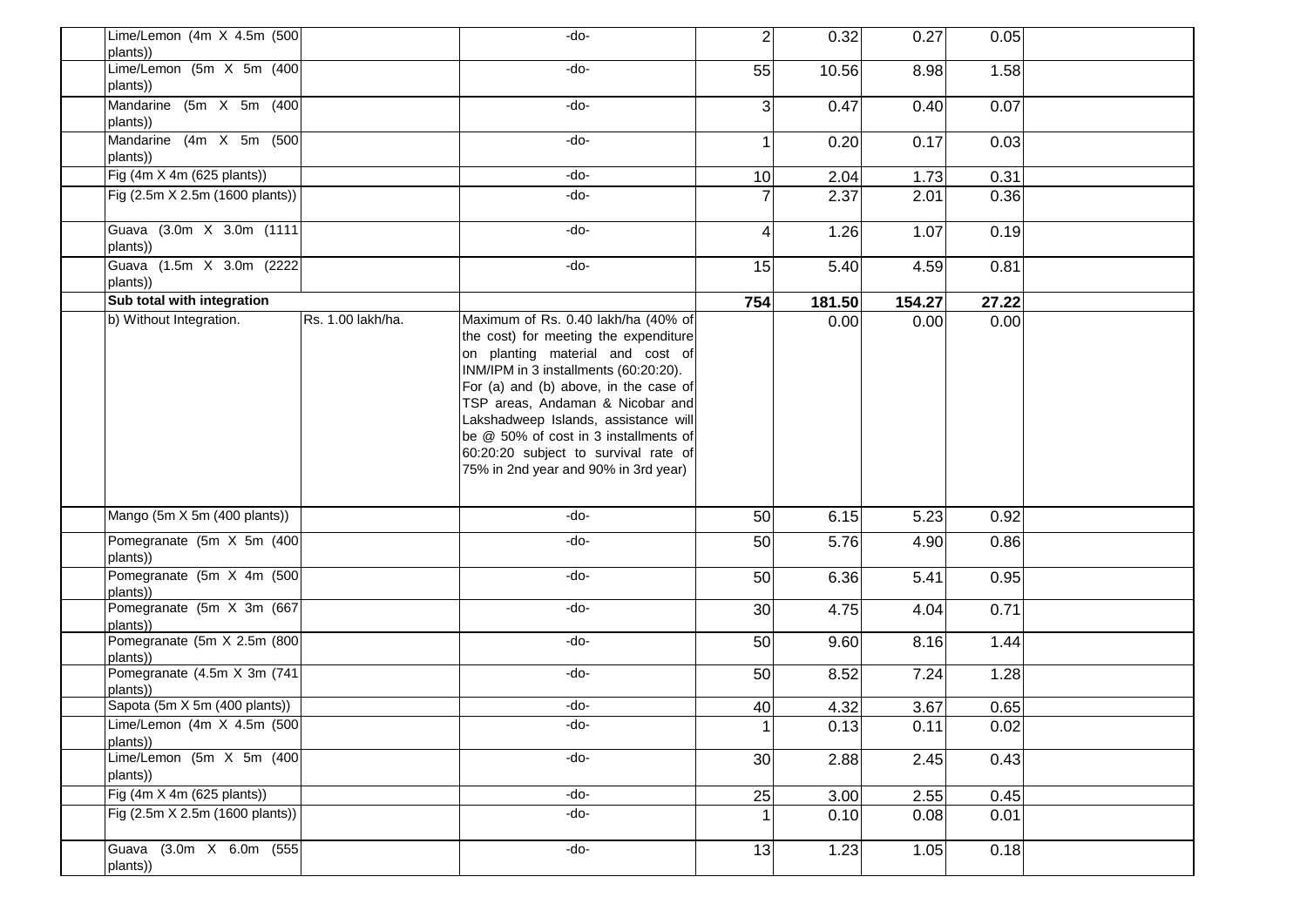| Guava (3.0m X 3.0m (1111<br>plants))                                 |                                                      | -do-                                                                                                                                                                                                                                                                                                                                              | 17             | 1.96   | 1.67   | 0.29  |                           |
|----------------------------------------------------------------------|------------------------------------------------------|---------------------------------------------------------------------------------------------------------------------------------------------------------------------------------------------------------------------------------------------------------------------------------------------------------------------------------------------------|----------------|--------|--------|-------|---------------------------|
| Sub total without Integration                                        |                                                      |                                                                                                                                                                                                                                                                                                                                                   | 407            | 54.76  | 46.55  | 8.21  |                           |
| <b>Maintenance without Integration</b>                               |                                                      |                                                                                                                                                                                                                                                                                                                                                   |                |        |        |       |                           |
| 1st Year                                                             |                                                      |                                                                                                                                                                                                                                                                                                                                                   | 1207           | 68.22  | 57.99  |       | 10.23 Pomegranate, citrus |
| 2nd Year                                                             |                                                      |                                                                                                                                                                                                                                                                                                                                                   | 450            | 24.81  | 21.09  | 3.72  |                           |
| Sub total maintenance                                                |                                                      |                                                                                                                                                                                                                                                                                                                                                   | 1657           | 93.03  | 79.08  | 13.95 |                           |
| (b) Fruit crops other than cost intensive crops using normal spacing |                                                      |                                                                                                                                                                                                                                                                                                                                                   |                |        |        |       |                           |
| a) Integrated package with drip Rs. 1.00 lakh/ha<br>irrigation       |                                                      | Maximum of Rs. 0.40 lakh/ ha. (40% of<br>cost) for meeting the expenditure on<br>planting material, cost of drip system,<br>INM/IPM, canopy management etc in 3<br>installments of 60:20:20 subject to<br>survival rate of 75% in 2nd year & 90%<br>in 3rd year for perennial crops and for<br>non perennial crops in 2 installments<br>of 75:25. |                | 0.00   | 0.00   | 0.00  |                           |
| $(10m \t X \t 10m \t (100$<br>Mango<br>plants))                      |                                                      |                                                                                                                                                                                                                                                                                                                                                   | 101            | 11.88  | 10.10  | 1.78  |                           |
| Lime/Lemon (6m X 6m (278)<br>plants))                                |                                                      |                                                                                                                                                                                                                                                                                                                                                   | 30             | 5.33   | 4.53   | 0.80  |                           |
| Mandarine (6m X 6m (278)<br>plants))                                 |                                                      |                                                                                                                                                                                                                                                                                                                                                   | $\overline{7}$ | 1.15   | 0.98   | 0.17  |                           |
| Sweet Orange (6m X 6m (278)<br>plants))                              |                                                      |                                                                                                                                                                                                                                                                                                                                                   | 12             | 2.13   | 1.81   | 0.32  |                           |
| Guava (6m X 6m (278 plants))                                         |                                                      |                                                                                                                                                                                                                                                                                                                                                   | 15             | 2.59   | 2.20   | 0.39  |                           |
| Sub total with integration                                           |                                                      |                                                                                                                                                                                                                                                                                                                                                   | 165            | 23.08  | 19.62  | 3.46  |                           |
| b) Without Integration                                               | Rs. 60,000/ha                                        | Maximum of Rs. 0.30 lakh/ha (50 % of<br>cost) for meeting the expenditure on<br>planting material and cost of INM/IPM<br>in 3 installments of 60:20:20.                                                                                                                                                                                           |                | 0.00   | 0.00   | 0.00  |                           |
| $(10m \t X \t 10m \t (100$<br>Mango<br>plants))                      |                                                      | $-do-$                                                                                                                                                                                                                                                                                                                                            | 150            | 11.25  | 9.56   | 1.69  |                           |
| Lime/Lemon (6m $X$ 6m (278)<br>plants))                              |                                                      | -do-                                                                                                                                                                                                                                                                                                                                              | 27             | 3.24   | 2.75   | 0.49  |                           |
| Mandarine (6m X 6m (278)<br>plants))                                 |                                                      | -do-                                                                                                                                                                                                                                                                                                                                              | 96             | 11.52  | 9.79   | 1.73  |                           |
| Sweet Orange (6m X 6m (278)<br>plants))                              |                                                      | -do-                                                                                                                                                                                                                                                                                                                                              | $\overline{7}$ | 0.84   | 0.71   | 0.13  |                           |
| Guava (6m X 6m (278 plants))                                         |                                                      | -do-                                                                                                                                                                                                                                                                                                                                              | 10             | 1.14   | 0.97   | 0.17  |                           |
| Sub total without Integration                                        |                                                      |                                                                                                                                                                                                                                                                                                                                                   | 290            | 27.99  | 23.79  | 4.20  |                           |
| <b>Maintenance without Integration</b>                               |                                                      |                                                                                                                                                                                                                                                                                                                                                   |                |        |        |       |                           |
| 1st Year                                                             |                                                      |                                                                                                                                                                                                                                                                                                                                                   | 1011           | 45.09  | 38.33  | 6.76  |                           |
| 2nd Year                                                             |                                                      |                                                                                                                                                                                                                                                                                                                                                   | 2604           | 119.60 | 101.66 | 17.94 |                           |
| Sub-total maintenance                                                |                                                      |                                                                                                                                                                                                                                                                                                                                                   | 3615.00        | 164.69 | 139.99 | 24.70 |                           |
|                                                                      | Vegetable (For maximum area of 2 ha per beneficiary) |                                                                                                                                                                                                                                                                                                                                                   |                |        |        |       |                           |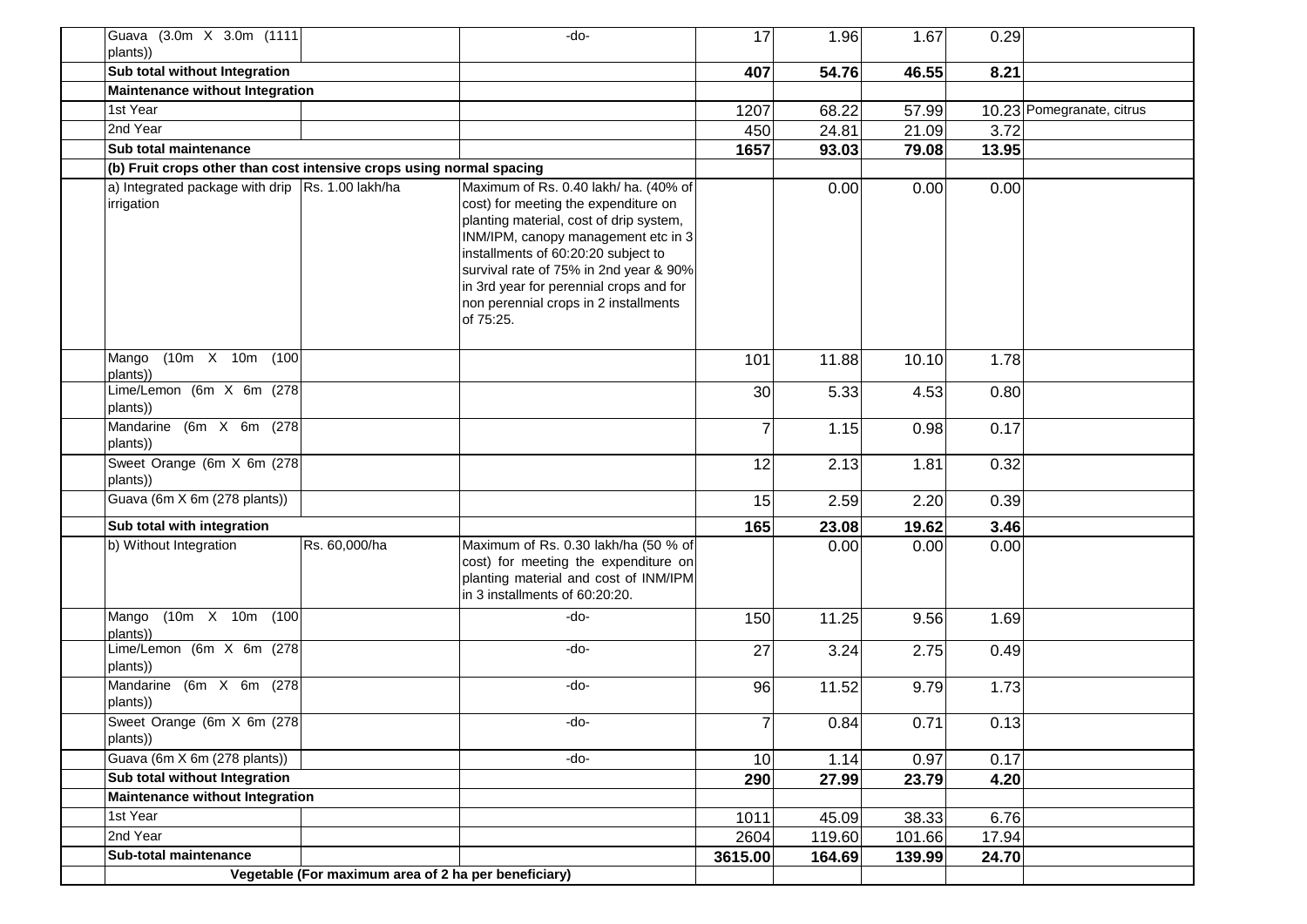|                         | Hybrid                                                        | Rs.50,000/ha     | 40% of cost in general areas                                                                                                                                                                                                                                                                        | 400    | 80.00  | 68.00  | 12.00 |  |
|-------------------------|---------------------------------------------------------------|------------------|-----------------------------------------------------------------------------------------------------------------------------------------------------------------------------------------------------------------------------------------------------------------------------------------------------|--------|--------|--------|-------|--|
|                         | Sub-total                                                     |                  |                                                                                                                                                                                                                                                                                                     | 400    | 80.00  | 68.00  | 12.00 |  |
| $\mathbf{3}$            | Flowers (For a maximum of 2 ha per beneficiary)               |                  |                                                                                                                                                                                                                                                                                                     |        |        |        |       |  |
|                         | <b>Cut flowers</b>                                            |                  |                                                                                                                                                                                                                                                                                                     |        |        |        |       |  |
|                         | Small & Marginal Farmers                                      | Rs. 1.00 lakh/ha | 40% of cost                                                                                                                                                                                                                                                                                         | 50.0   | 20.00  | 17.00  | 3.00  |  |
|                         | Other farmers                                                 | do               | 25% of the cost                                                                                                                                                                                                                                                                                     | 50.0   | 12.50  | 10.63  | 1.88  |  |
|                         | <b>Bulbulous flowers</b>                                      |                  |                                                                                                                                                                                                                                                                                                     |        |        |        |       |  |
|                         | Small & Marginal Farmers                                      | Rs. 1.50 lakh/ha | 40 % of the cost                                                                                                                                                                                                                                                                                    | 75.0   | 45.00  | 38.25  | 6.75  |  |
|                         | Other farmers                                                 | do               | $25%$ of cost                                                                                                                                                                                                                                                                                       | 100.0  | 37.50  | 31.88  | 5.63  |  |
|                         | <b>Loose Flowers</b>                                          |                  |                                                                                                                                                                                                                                                                                                     |        |        |        |       |  |
|                         | Small & Marginal Farmers                                      | Rs. 40,000/ha    | 40% of cost                                                                                                                                                                                                                                                                                         | 300.0  | 48.00  | 40.80  | 7.20  |  |
|                         | Other farmers                                                 | do               | 25% of cost                                                                                                                                                                                                                                                                                         | 590.0  | 59.00  | 50.15  | 8.85  |  |
|                         | <b>Sub-total flowers</b>                                      |                  |                                                                                                                                                                                                                                                                                                     | 1165.0 | 222.00 | 188.70 | 33.30 |  |
| $\overline{\mathbf{4}}$ | Spices (For a maximum area of 4 ha per beneficiary)           |                  |                                                                                                                                                                                                                                                                                                     |        |        |        |       |  |
|                         | Seed spice and Rhizomatic<br>spices                           | Rs.30,000/ha     | Maximum of Rs. 12,000/- per ha. (40%<br>of cost) for meeting the expenditure on<br>planting material and cost of material<br>for INM/IPM etc).                                                                                                                                                      | 400    | 48.00  | 40.80  | 7.20  |  |
|                         | <b>Perennial spices</b><br>(black pepper)                     | Rs. 50,000/ha    | Maximum of Rs. 20,000/- per ha<br>(@40% of cost) for meeting the<br>expenditure on planting material and<br>cost of material for INM/IPM etc.<br>For (i) and (ii) above, in the case of<br>TSP areas, Andaman and<br>Lakshadweep Islands, assistance will<br>be @ 50% of cost.                      | 520    | 104.00 | 88.40  | 15.60 |  |
|                         | <b>Sub-total spices</b>                                       |                  |                                                                                                                                                                                                                                                                                                     | 920    | 152.00 | 129.20 | 22.80 |  |
|                         | Aromatic Plants (For a maximum area of 4 ha per beneficiary)  |                  |                                                                                                                                                                                                                                                                                                     |        |        |        |       |  |
|                         | (a) Cost intensive aromatic<br>plants                         | Rs. 1,00,000/ha  | 40% of cost, subject to a maximum of<br>Rs.40,000/- per ha, for meeting the<br>expenditure on planting material and<br>cost of material for INM/IPM etc.                                                                                                                                            | 3.0    | 1.00   | 0.85   | 0.15  |  |
|                         | (b) Other aromatic plants                                     | Rs. 40,000/ha    | 40% of cost, subject to a maximum of<br>Rs.16,000/- per ha, for meeting the<br>expenditure on planting material and<br>cost of material for INM/IPM etc.<br>For (i) and (ii) above, in the case of<br>TSP areas, Andaman & Nicobar and<br>Lakshadweep Islands, assistance will<br>be @ 50% of cost. | 21.0   | 3.36   | 2.86   | 0.50  |  |
|                         | <b>Sub-total aromatics</b>                                    |                  |                                                                                                                                                                                                                                                                                                     | 24.0   | 4.36   | 3.71   | 0.65  |  |
|                         | Plantation crops (For a maximum area of 4 ha per beneficiary) |                  |                                                                                                                                                                                                                                                                                                     |        |        |        |       |  |
|                         | <b>Cashew</b>                                                 |                  |                                                                                                                                                                                                                                                                                                     |        |        |        |       |  |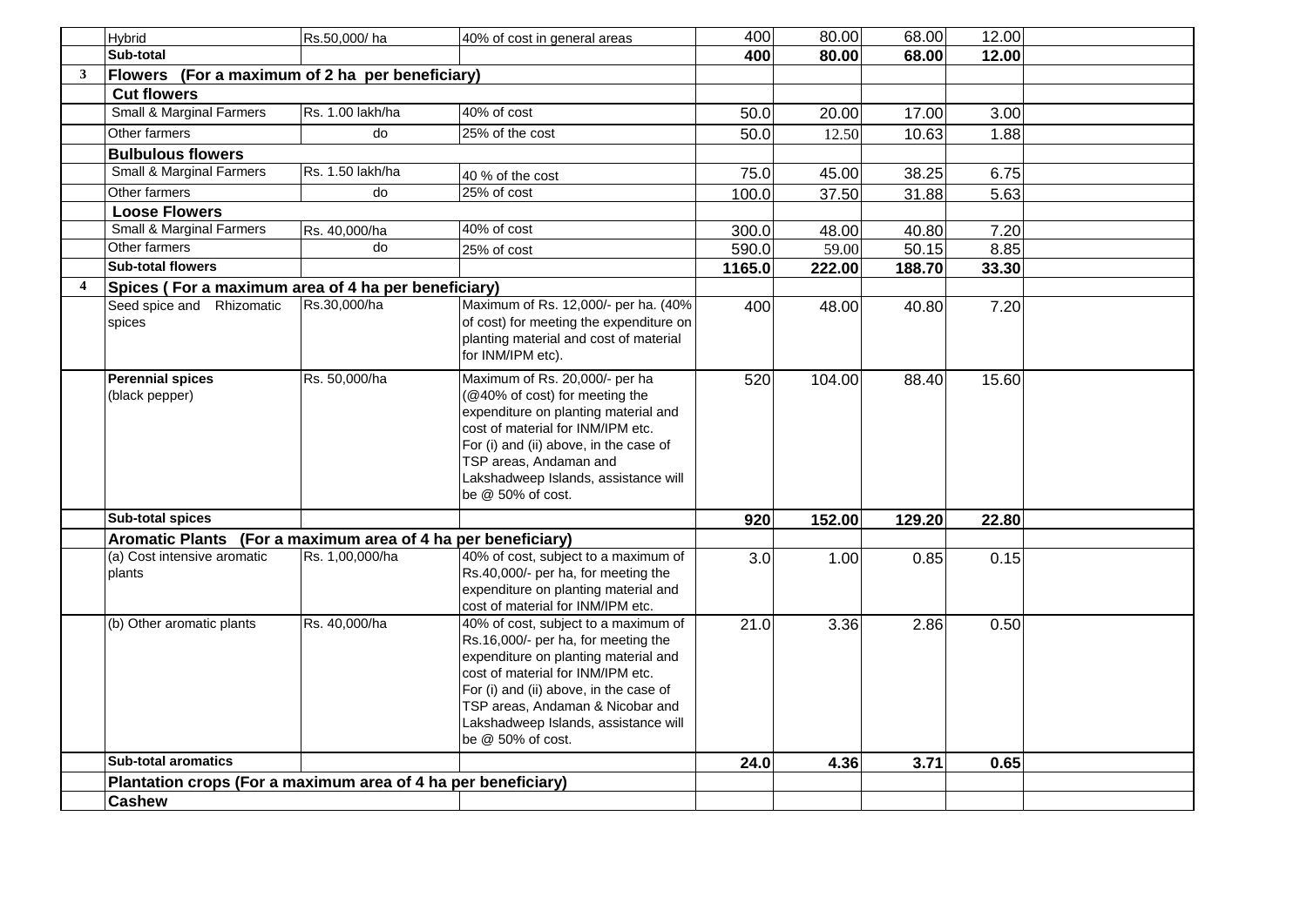| a) Integrated package with Rs. 1.00 lakh/ha<br>drip irrigation |                    | Rs. 0.40 lakh per ha (40% of cost) for<br>meeting the expenditure on planting<br>material and cost of material for drip | 5   | 1.20  | 1.02  | 0.18 |  |
|----------------------------------------------------------------|--------------------|-------------------------------------------------------------------------------------------------------------------------|-----|-------|-------|------|--|
|                                                                |                    | system, INM/IPM etc) in 3 installments                                                                                  |     |       |       |      |  |
|                                                                |                    | of 60:20:20 subject to survival rate of                                                                                 |     |       |       |      |  |
|                                                                |                    | 50% in second year and 90% in third                                                                                     |     |       |       |      |  |
|                                                                |                    | year.                                                                                                                   |     |       |       |      |  |
| b) Without integration                                         | Rs. 50,000/ha      | Rs.0.20 lakh per ha (40 % of cost)                                                                                      | 100 | 12.00 | 10.20 | 1.80 |  |
|                                                                |                    | for meeting the expenditure on                                                                                          |     |       |       |      |  |
|                                                                |                    | planting material and cost of material<br>for INM/IPM in 3 installments of                                              |     |       |       |      |  |
|                                                                |                    | 60:20:20 subject to survival rate of                                                                                    |     |       |       |      |  |
|                                                                |                    | 75% in second year and 90% in third                                                                                     |     |       |       |      |  |
|                                                                |                    | year for a maximum area of 4 ha per                                                                                     |     |       |       |      |  |
|                                                                |                    | beneficiary.<br>For                                                                                                     |     |       |       |      |  |
|                                                                |                    | (a) and (b) above, in the case of TSP                                                                                   |     |       |       |      |  |
|                                                                |                    | areas, Andaman & Nicobar and                                                                                            |     |       |       |      |  |
|                                                                |                    | Lakshadweep Islands assistance will                                                                                     |     |       |       |      |  |
|                                                                |                    | be @ 50% of cost in 3 installments.                                                                                     |     |       |       |      |  |
| Cocoa                                                          |                    |                                                                                                                         |     |       |       |      |  |
| a) Integrated package with drip Rs. 1.00 lakh/ha               |                    | Rs. 0.40 lakh per ha (40% of cost) for                                                                                  | 16  | 3.72  | 3.16  | 0.56 |  |
| irrigation                                                     |                    | meeting the expenditure on planting                                                                                     |     |       |       |      |  |
|                                                                |                    | material and cost of material for drip                                                                                  |     |       |       |      |  |
|                                                                |                    | system, INM/IPM etc) in 3 installments                                                                                  |     |       |       |      |  |
|                                                                |                    | of 60:20:20 subject to survival rate of<br>50% in second year and 90% in third                                          |     |       |       |      |  |
|                                                                |                    | year.                                                                                                                   |     |       |       |      |  |
| b) Without integration                                         | Rs. 50,000/ha      | Rs.0.20 lakh per ha (40 % of cost)                                                                                      | 300 | 36.00 | 30.60 | 5.40 |  |
|                                                                |                    | for meeting the expenditure on                                                                                          |     |       |       |      |  |
|                                                                |                    | planting material and cost of material                                                                                  |     |       |       |      |  |
|                                                                |                    | for INM/IPM in 3 installments of                                                                                        |     |       |       |      |  |
|                                                                |                    | 60:20:20 subject to survival rate of                                                                                    |     |       |       |      |  |
|                                                                |                    | 75% in second year and 90% in third                                                                                     |     |       |       |      |  |
|                                                                |                    | year for a maximum area of 4 ha per                                                                                     |     |       |       |      |  |
|                                                                |                    | beneficiary.<br>For                                                                                                     |     |       |       |      |  |
|                                                                |                    | (a) and (b) above, in the case of NE                                                                                    |     |       |       |      |  |
|                                                                |                    | and Himalayan States, TSP areas,<br>Andaman & Nicobar and                                                               |     |       |       |      |  |
|                                                                |                    | Lakshadweep Islands assistance will                                                                                     |     |       |       |      |  |
|                                                                |                    | be @ 50% of cost in 3 installments.                                                                                     |     |       |       |      |  |
| Sub-total with integration cashew & cocoa                      |                    |                                                                                                                         | 21  | 4.92  | 4.18  | 0.74 |  |
| Sub-total without integration cashew & cocoa                   |                    |                                                                                                                         | 400 | 48.00 | 40.80 | 7.20 |  |
|                                                                | Maintenance I year |                                                                                                                         |     |       |       |      |  |
|                                                                |                    |                                                                                                                         |     |       |       |      |  |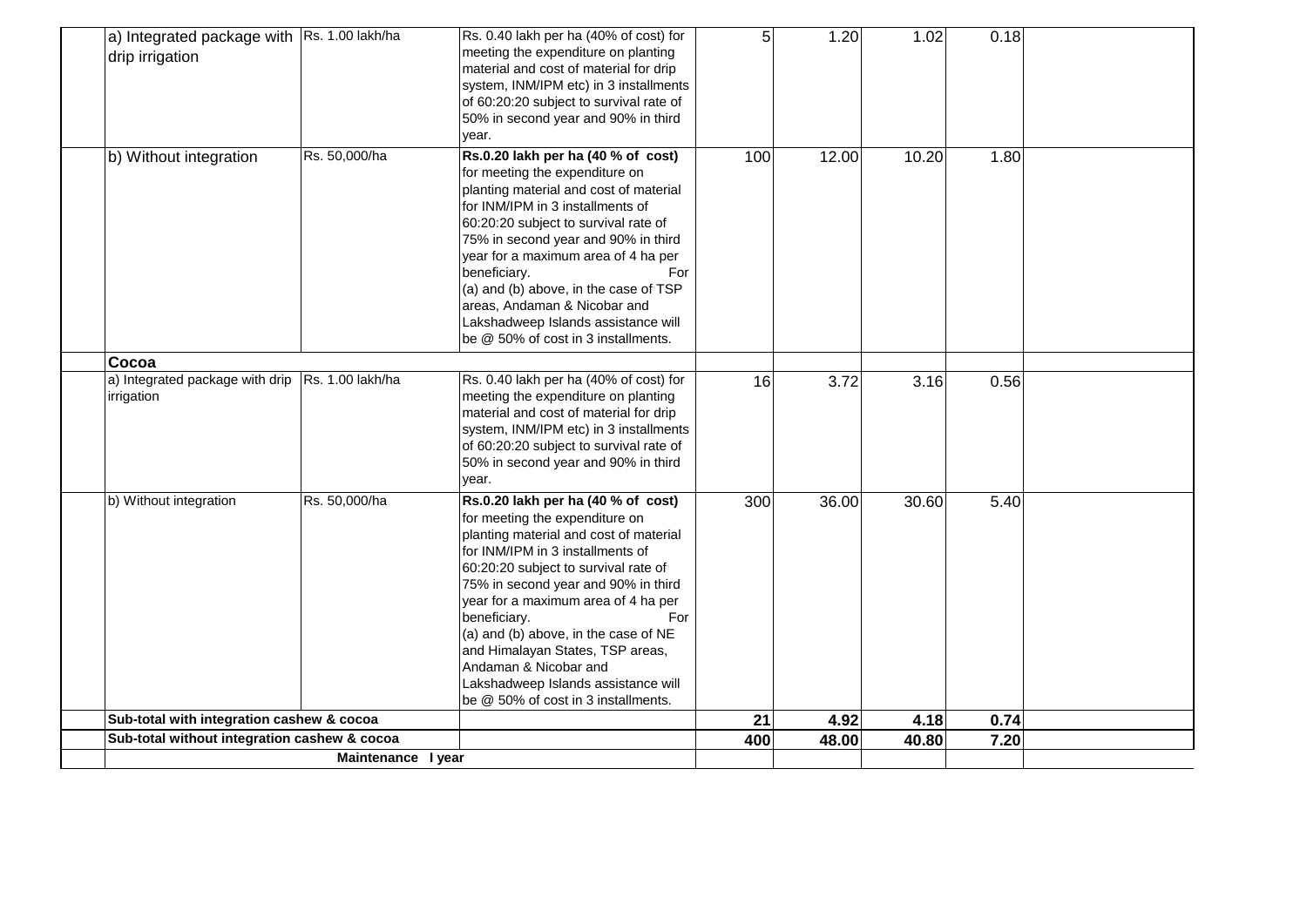| Cashew                                     | Rs. 40,000ha         | Maximum of Rs. 20,000/- per ha (50%<br>of cost for meeting the expenditure on<br>planting material and cost of material<br>for INM/IPM etc) in 3 installments of<br>60:20:20 subject to survival rate of<br>75% in second year and 90% in third<br>year for a maximum area of 4 ha | 362   | 14.48   | 12.31   | 2.17   |  |
|--------------------------------------------|----------------------|------------------------------------------------------------------------------------------------------------------------------------------------------------------------------------------------------------------------------------------------------------------------------------|-------|---------|---------|--------|--|
| Cocoa                                      | Rs. 40,000ha         | Maximum of Rs. 20,000/- per ha (50%<br>of cost for meeting the expenditure on<br>planting material and cost of material<br>for INM/IPM etc) in 3 installments of<br>60:20:20 subject to survival rate of<br>75% in second year and 90% in third<br>year for a maximum area of 4 ha | 152   | 6.08    | 5.17    | 0.91   |  |
| Cocoa inter Crop in Arecanut<br>Gardens    | Rs. 40,000ha         | Maximum of Rs. 20,000/- per ha (50%<br>of cost for meeting the expenditure on<br>planting material and cost of material<br>for INM/IPM etc) in 3 installments of<br>60:20:20 subject to survival rate of<br>75% in second year and 90% in third<br>year for a maximum area of 4 ha | 755   | 30.20   | 25.67   | 4.53   |  |
| Sub-total maintenance 1st year             |                      |                                                                                                                                                                                                                                                                                    | 1269  | 50.76   | 43.15   | 7.61   |  |
|                                            | Maintenance II year  |                                                                                                                                                                                                                                                                                    |       |         |         |        |  |
| Cashew                                     | do                   | do                                                                                                                                                                                                                                                                                 | 295.0 | 11.80   | 10.03   | 1.77   |  |
| Cocoa                                      | do                   | do                                                                                                                                                                                                                                                                                 | 708.0 | 28.32   | 24.07   | 4.25   |  |
| Sub-total maintenance 2nd year             |                      |                                                                                                                                                                                                                                                                                    | 1003  | 40.12   | 34.10   | 6.02   |  |
| <b>Grand Total Area Expansion</b>          |                      |                                                                                                                                                                                                                                                                                    | 6363  | 1480.73 | 1258.62 | 222.11 |  |
| <b>Grand Total maintenance</b>             |                      |                                                                                                                                                                                                                                                                                    | 10440 | 581.69  | 494.44  | 87.25  |  |
| <b>Mushrooms</b><br><b>Production unit</b> |                      |                                                                                                                                                                                                                                                                                    |       |         |         |        |  |
| <b>Public Sector</b>                       | Rs. 20.00 lakh/ unit | 100% of the cost.                                                                                                                                                                                                                                                                  |       | 0.00    | 0.00    | 0.00   |  |
| <b>Private Sector</b>                      | Rs. 20.00 lakh/ unit | 40% of cost for private sector, for<br>the<br>expenditure<br>meeting<br>on<br>infrastructure, as credit linked back<br>ended subsidy.                                                                                                                                              | 7.0   | 56.00   | 47.60   | 8.40   |  |
|                                            |                      |                                                                                                                                                                                                                                                                                    |       |         |         |        |  |
| Spawn making unit                          |                      |                                                                                                                                                                                                                                                                                    |       |         |         |        |  |
| <b>Public Sector</b>                       | Rs. 15 lakh/ unit    | 100% of the cost.                                                                                                                                                                                                                                                                  |       | 0.00    | 0.00    | 0.00   |  |
| <b>Private Sector</b>                      | Rs. 15 lakh/ unit    | 40% of cost for private sector, for<br>the<br>meeting<br>expenditure<br>on<br>infrastructure, as credit linked back<br>ended subsidy.                                                                                                                                              | 1.0   | 6.00    | 5.10    | 0.90   |  |
| <b>Compost making unit</b>                 |                      |                                                                                                                                                                                                                                                                                    |       |         |         |        |  |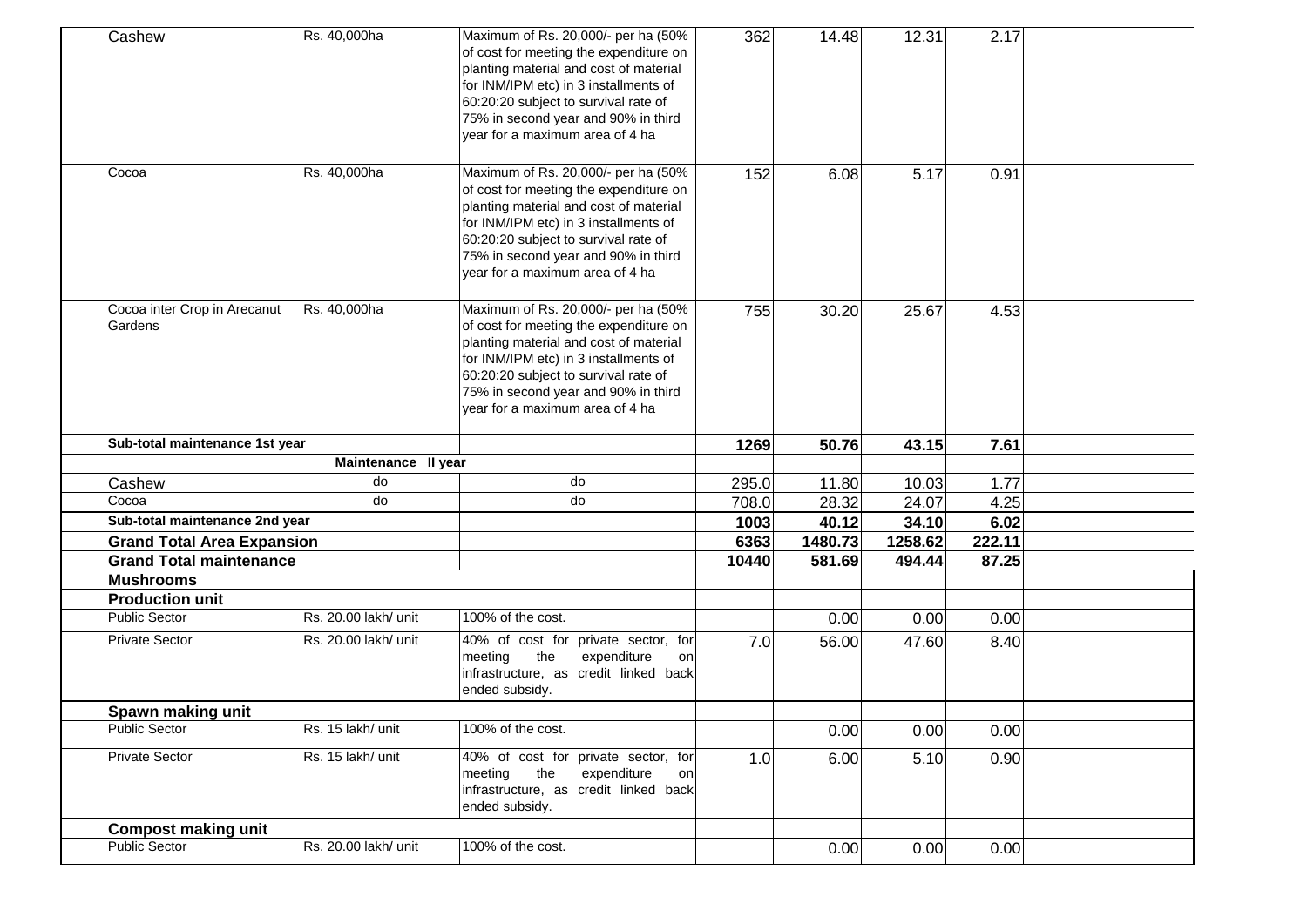|   | <b>Private Sector</b>                                                 | Rs. 20.00 lakh/ unit         | 40% of cost for private sector, for                                           |       | 0.00    | 0.00    | 0.00   |                                                                       |
|---|-----------------------------------------------------------------------|------------------------------|-------------------------------------------------------------------------------|-------|---------|---------|--------|-----------------------------------------------------------------------|
|   |                                                                       |                              | meeting<br>the<br>expenditure<br>on                                           |       |         |         |        |                                                                       |
|   |                                                                       |                              | infrastructure, as credit linked back                                         |       |         |         |        |                                                                       |
|   |                                                                       |                              | ended subsidy.                                                                |       |         |         |        |                                                                       |
|   | <b>Sub-total mushrooms</b>                                            |                              |                                                                               | 8.00  | 62.00   | 52.70   | 9.30   |                                                                       |
| 5 | Rejuvenation/replacement of                                           | Rs. 40,000/ha                | 50% of the total cost subject to a                                            | 2070  | 414.00  | 351.90  |        | 62.10 To be implemented<br>as per                                     |
|   | senile plantation including                                           |                              | maximum of Rs. 20,000/ha limited to                                           |       |         |         |        | quidelines circulated                                                 |
|   | Canopy management. Mango                                              |                              | two ha per beneficiary.                                                       |       |         |         |        |                                                                       |
|   | Sub-total                                                             |                              |                                                                               | 2070  | 414.00  | 351.90  | 62.10  |                                                                       |
|   | <b>Creation of Water resources</b>                                    |                              |                                                                               |       |         |         |        |                                                                       |
|   | <b>Community tanks</b>                                                |                              |                                                                               |       |         |         |        |                                                                       |
|   | i) Community tanks/on farm ponds/on farm water reservoirs with use of |                              |                                                                               |       |         |         |        |                                                                       |
|   |                                                                       |                              | plastic/RCC lining - (10 ha. of command area, with pond size of 100m x 100m x |       |         |         |        |                                                                       |
|   | Community tanks/on farm ponds/on farm water reservoirs with use of    |                              |                                                                               |       |         |         |        |                                                                       |
|   | plastic/RCC lining                                                    |                              |                                                                               |       |         |         |        |                                                                       |
|   | Plain areas                                                           | Rs. 20.00 lakh in plain      | 100% of cost for 10 ha command                                                | 13    | 260.0   | 221.0   | 39.0   |                                                                       |
|   |                                                                       | areas                        |                                                                               |       |         |         |        |                                                                       |
|   | Hilly areas.                                                          |                              | Rs. 25 lakh/ unit for Hilly 100% of cost for 10 ha command                    |       | 0.00    | 0.00    | 0.00   |                                                                       |
|   |                                                                       | areas.                       |                                                                               |       |         |         |        |                                                                       |
|   | ii) Water harvesting system for individuals- for storage of water in  |                              |                                                                               |       |         |         |        |                                                                       |
|   | 20mx20mx3m                                                            |                              |                                                                               |       |         |         |        |                                                                       |
|   | Plain areas                                                           |                              | Rs. 1.50 lakh/unit in plain 50% of cost. Maintenance to be                    | 375   | 281.25  | 239.1   | 42.2   |                                                                       |
|   |                                                                       | areas and                    | ensured by the beneficiary.                                                   |       |         |         |        |                                                                       |
|   | Hilly areas.                                                          |                              | Rs. 1.80 lakh/unit in hilly 50% of cost. Maintenance to be                    |       | 0.00    | 0.00    | 0.00   |                                                                       |
|   |                                                                       | areas                        | ensured by the beneficiary.                                                   |       |         |         |        |                                                                       |
|   | Sub-total                                                             |                              |                                                                               | 388   | 541.25  | 460.06  | 81.19  |                                                                       |
| 5 |                                                                       | <b>Protected cultivation</b> |                                                                               |       |         |         |        |                                                                       |
|   | a) Green House structure                                              | (Area in ha)                 |                                                                               |       |         |         |        |                                                                       |
|   | Fan & Pad system                                                      |                              | Rs. 1650/Sq.m (up to 50% of cost for a maximum area of                        | 0.60  | 49.50   | 42.08   |        | 7.43 Minutes of SLEC meeting to be<br>submitted along with details of |
|   |                                                                       | area 500 Sq. m)              | 4000 sq. m per beneficiary.                                                   |       |         |         |        | beneficiareis, locaiton, etc to                                       |
|   | (b) Naturally ventilated system                                       |                              |                                                                               |       |         |         |        |                                                                       |
|   | (i) Tubular structur                                                  | Rs.1060/Sq.m                 | 50% of the cost limited to 4000 Sq.m                                          | 45.03 | 2386.59 | 2028.60 | 357.99 |                                                                       |
|   |                                                                       |                              | per beneficiary.                                                              |       |         |         |        |                                                                       |
|   | ii) Wooden structure                                                  | Rs. 540/Sq. m                | 50% of the cost limited to 20 units                                           | 1.00  | 27.00   | 22.95   | 4.05   |                                                                       |
|   |                                                                       |                              | (each unit not to exceed 200 Sq.m per<br>beneficiary).                        |       |         |         |        |                                                                       |
|   | <b>Plastic Mulching</b><br>C)                                         |                              |                                                                               |       |         |         |        |                                                                       |
|   | <b>Plastic Mulching</b>                                               | Rs. 32,000/ha                | 50% of the total cost limited to 2 ha                                         | 1800  | 288.00  | 244.80  | 43.20  |                                                                       |
|   |                                                                       |                              | per beneficiary.                                                              |       |         |         |        |                                                                       |
|   | d) Shade Net House                                                    |                              |                                                                               |       |         |         |        |                                                                       |
|   | i) Tubular structure                                                  | Rs. 710/Sq.m                 | 50% of cost limited to 4000 Sq.m per                                          | 24.00 | 852.00  | 724.20  | 127.80 |                                                                       |
|   |                                                                       |                              | beneficiary.                                                                  |       |         |         |        |                                                                       |
|   | i) Tubular structure                                                  | Rs. 816/Sq.m for hilly       | 50% of cost limited to 4000 Sq.m per                                          |       | 0.00    | 0.00    | 0.00   |                                                                       |
|   | ii) Wooden structure                                                  | areas<br>Rs. 492/Sq.m        | beneficiary.<br>50% of cost limited to 20 units                               | 3.00  | 73.80   | 62.73   | 11.07  |                                                                       |
|   |                                                                       |                              | (each unit not to exceed 200 Sq.m)                                            |       |         |         |        |                                                                       |
|   |                                                                       |                              | per beneficiary.                                                              |       |         |         |        |                                                                       |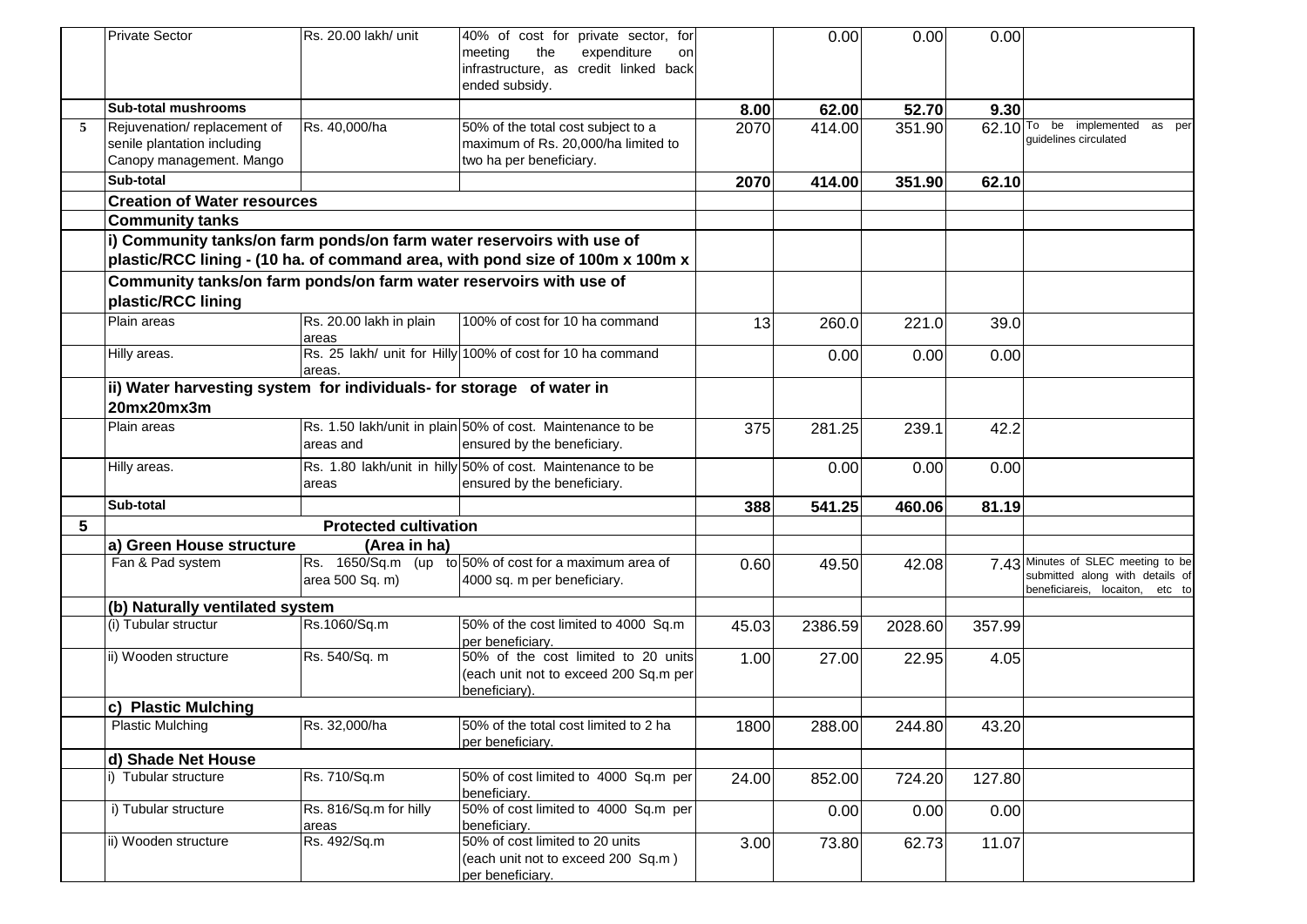|                | ii) Wooden structure                                              | Rs. 566/Sq.m for hilly | 50% of cost limited to 20 units                                                                                                                                                                                                                                                   |                | 0.00    | 0.00    | 0.00   |                                                                                                                                          |
|----------------|-------------------------------------------------------------------|------------------------|-----------------------------------------------------------------------------------------------------------------------------------------------------------------------------------------------------------------------------------------------------------------------------------|----------------|---------|---------|--------|------------------------------------------------------------------------------------------------------------------------------------------|
|                |                                                                   | areas                  | (each unit not to exceed 200 Sq.m)                                                                                                                                                                                                                                                |                |         |         |        |                                                                                                                                          |
|                | iii) Bamboo structure                                             | Rs.360/Sq.m            | per beneficiarv.<br>50% of cost limited to 20 units (each                                                                                                                                                                                                                         |                |         |         |        |                                                                                                                                          |
|                |                                                                   |                        | unit not to exceed<br>200 sq.                                                                                                                                                                                                                                                     | 1.00           | 18.00   | 15.30   | 2.70   |                                                                                                                                          |
|                |                                                                   |                        | m) per beneficiary.                                                                                                                                                                                                                                                               |                |         |         |        |                                                                                                                                          |
|                | e) Anti Bird/Anti Hail Nets                                       | Rs.35/- per Sq.m       | 50% of cost limited to 5000 Sq.m per                                                                                                                                                                                                                                              | 200            | 350.00  | 297.50  | 52.50  |                                                                                                                                          |
|                |                                                                   |                        | beneficiary.                                                                                                                                                                                                                                                                      |                |         |         |        |                                                                                                                                          |
|                | Sub-total protected cultivation                                   |                        |                                                                                                                                                                                                                                                                                   | 2074.63        | 4044.89 | 3438.16 | 606.73 |                                                                                                                                          |
| 6              | Promotion of Integrated Nutrient Management(INM)/ Integrated Pest |                        |                                                                                                                                                                                                                                                                                   |                |         |         |        |                                                                                                                                          |
|                | Promotion of IPM                                                  | Rs. 4000/ha            | 30% of cost subject to a maximum of<br>Rs 1200/ha limited to 4.00 ha/<br>beneficiary.                                                                                                                                                                                             | 37500          | 450.00  | 382.50  |        | 67.50 To be need based and taken up<br>after identifying problem of pest /<br>disease and nutrient deficiency.                           |
|                | Disease forecasting unit (PSUs) Rs. 6.00 lakh/unit                |                        | 100 % of costs.                                                                                                                                                                                                                                                                   |                | 6.00    | 5.10    |        | 0.90 Minutes of SLEC meeting to be<br>submitted along with details of<br>beneficiareis, locaiton, etc to<br>facilitate release of funds. |
|                | <b>Bio control lab</b>                                            |                        |                                                                                                                                                                                                                                                                                   |                |         |         |        |                                                                                                                                          |
|                | a) Public Sector                                                  | Rs. 90.00 lakh/unit    | 100% to Public sector                                                                                                                                                                                                                                                             |                | 90.00   | 76.5    |        | 13.5 Project to be submitted                                                                                                             |
|                | b) Private Sector                                                 | Rs. 90.00 lakh/unit    | 50% to private sector.                                                                                                                                                                                                                                                            |                | 0.00    | 0.0     | 0.0    |                                                                                                                                          |
|                | <b>Plant Health Clinic</b>                                        |                        |                                                                                                                                                                                                                                                                                   |                |         |         |        |                                                                                                                                          |
|                | a) Public Sector                                                  | Rs. 25.00 lakhs/unit   | 100% to Public sector                                                                                                                                                                                                                                                             | 2              | 50.00   | 42.50   |        | 7.50 Minutes of SLEC meeting to be<br>submitted along with details of<br>beneficiareis, locaiton, etc to<br>facilitate release of funds. |
|                | b) Private Sector                                                 | Rs. 25.00 lakhs/unit   | 50% to private sector.                                                                                                                                                                                                                                                            | $\overline{2}$ | 25.00   | 21.3    |        | 3.8 Project to be submitted                                                                                                              |
|                | Sub-total INM / IPM                                               |                        |                                                                                                                                                                                                                                                                                   | 37500          | 621.00  | 527.85  | 93.15  |                                                                                                                                          |
| $\overline{7}$ | <b>Adoption Organic Farming</b>                                   |                        |                                                                                                                                                                                                                                                                                   |                |         |         |        |                                                                                                                                          |
|                | (i) Adoption of Organic Farming. Rs. 20,000/ha<br>1st Year (ha)   |                        | 50% of cost limited to Rs.10000/ha for<br>a maximum area of 4 ha. per<br>beneficiary, spread over a period of 3<br>years involving an assistance of<br>Rs.4000/- in first year and Rs.3000/-<br>each in second & third year. The<br>programme to be linked with<br>certification. | 1000           | 40.00   | 34.00   |        | 6.00 Project to be submitted                                                                                                             |
|                | (ii) Organic Certification (no)                                   |                        |                                                                                                                                                                                                                                                                                   |                |         |         |        |                                                                                                                                          |
|                | 1st Year (ha)                                                     | Project based          | Rs. 5 lakh for a cluster of 50 ha which<br>will include Rs.1.50 lakh in first year,<br>Rs. 1.50 lakh in second year and Rs.<br>2.00 lakh in third year.                                                                                                                           | 902            | 27.06   | 23.00   |        | 4.06 Project to be submitted                                                                                                             |
|                | iii) Vermi compost Units /organic input production unit           |                        |                                                                                                                                                                                                                                                                                   |                |         |         |        |                                                                                                                                          |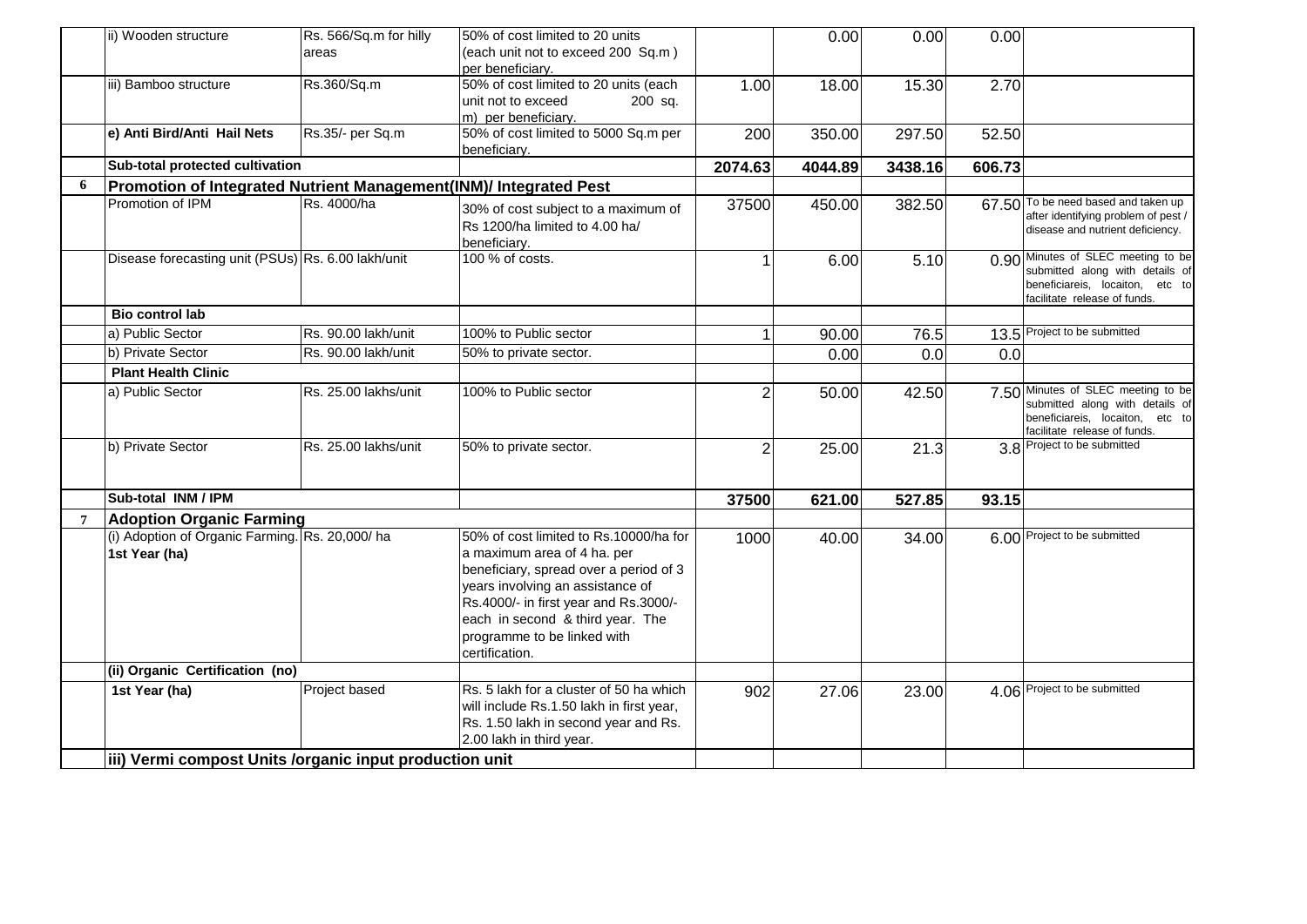|   | i) Vermi compost Units                                                                                   | Rs.1,00,000/ unit for<br>permanent structure and<br>Rs. 16,000/unit for HDPE<br>Vermibed. | 50% of cost conforming to the size of<br>the unit of 30'x8'x2.5' dimension of<br>permanent structure to be<br>administered on pro-rata basis. 50% of<br>cost conforming to the size of 96 cft<br>(12'x4'x2') and IS 15907:2010 to be<br>administered on pro-rata basis. | 480                     | 240.00  | 204.00  |       | 36.00 Designs para meter of HDPE<br>beds will conformer to BIS<br>standards (IS 15907:2010) |
|---|----------------------------------------------------------------------------------------------------------|-------------------------------------------------------------------------------------------|-------------------------------------------------------------------------------------------------------------------------------------------------------------------------------------------------------------------------------------------------------------------------|-------------------------|---------|---------|-------|---------------------------------------------------------------------------------------------|
|   | ii) Vermibeds                                                                                            | do                                                                                        | do                                                                                                                                                                                                                                                                      |                         | 0.00    | 0.00    | 0.00  |                                                                                             |
|   | Sub-total                                                                                                |                                                                                           |                                                                                                                                                                                                                                                                         | 1000.00                 | 307.06  | 261.00  | 46.06 |                                                                                             |
|   | <b>Certification for Good</b><br><b>Agricultural Practices (GAP),</b><br><b>Including infrastructure</b> | Rs. 10,000/ha                                                                             | 50% of the cost for maximum of<br>4ha/beneficiary.                                                                                                                                                                                                                      |                         | 0.00    | 0.00    | 0.00  |                                                                                             |
|   | <b>Centre of Excellence for</b><br>Horticulture                                                          | Rs.1000.00 lakh/ centre                                                                   | 100% of cost to public sector. This<br>can be established through bi-lateral<br>co-operation also.                                                                                                                                                                      | $\overline{\mathbf{4}}$ | 1275.00 | 1083.75 |       | 191.25 Project to be submitted                                                              |
| 8 | Pollination support through beekeeping                                                                   |                                                                                           |                                                                                                                                                                                                                                                                         |                         |         |         |       |                                                                                             |
|   | Production of nucleus stock<br>(Public sector)                                                           | Rs. 20.00 lakh                                                                            | 100% of the cost.                                                                                                                                                                                                                                                       |                         | 0.00    | 0.00    | 0.00  |                                                                                             |
|   | Production of bee colonies by Rs. 10.00 lakh<br>bee breeder                                              |                                                                                           | 40% of cost for producing min. of 2000<br>colonies / year                                                                                                                                                                                                               | 5                       | 0.10    | 0.09    | 0.02  |                                                                                             |
|   | Honey bee colony                                                                                         | Rs.2000/colony of 8<br>frames                                                             | 40% of cost limited to 50 colonies /<br>beneficiary.                                                                                                                                                                                                                    | 4000                    | 32.00   | 27.20   | 4.80  |                                                                                             |
|   | <b>Hives</b>                                                                                             | Rs 2000/ per hive.                                                                        | 40% of cost limited to 50 colonies /<br>beneficiary.                                                                                                                                                                                                                    | 4000                    | 32.00   | 27.20   | 4.80  |                                                                                             |
|   | Equipment including honey<br>extractor (4 frame), food grade<br>container (30 kg), net, etc.             | Rs. 20,000/set                                                                            | 40% of the cost limited to one set per<br>beneficiary.                                                                                                                                                                                                                  | 94                      | 7.52    | 6.39    | 1.13  |                                                                                             |
|   | Sub-total                                                                                                |                                                                                           |                                                                                                                                                                                                                                                                         | 4000                    | 71.62   | 60.88   | 10.74 |                                                                                             |
| 9 | <b>Horticulture Mechanization</b>                                                                        |                                                                                           |                                                                                                                                                                                                                                                                         |                         |         |         |       |                                                                                             |
|   | i) Tractor (upto 20 PTO HP)                                                                              |                                                                                           |                                                                                                                                                                                                                                                                         |                         |         |         |       |                                                                                             |
|   | a) General category farmers                                                                              | 3.00 lakh/unit                                                                            | 25% of cost, subject to a maximum of<br>Rs. 0.75 lakh/unit for general category<br>farmers, and in the case if SC, ST,<br>Small & Marginal famers, women<br>farmers and beneficiaries in NE states,<br>35% of cost, subject to a maximum of<br>Rs. 1.00 lakh per unit.  |                         | 0.00    | 0.00    | 0.00  |                                                                                             |
|   | b) SC, ST, Small & Marginal<br>famers, women farmers and<br>beneficiaries in NE states                   | 3.00 lakh/unit                                                                            | 25% of cost, subject to a maximum of<br>Rs. 0.75 lakh/unit for general category<br>farmers, and in the case if SC, ST,<br>Small & Marginal famers, women<br>farmers and beneficiaries in NE states,<br>35% of cost, subject to a maximum of<br>Rs. 1.00 lakh per unit.  | 150.00                  | 150.00  | 127.50  |       | 22.50 In lieu of Power Machines (upto<br>20 BHP) including small farm                       |
|   | ii) Power Tiller                                                                                         |                                                                                           |                                                                                                                                                                                                                                                                         |                         |         |         |       |                                                                                             |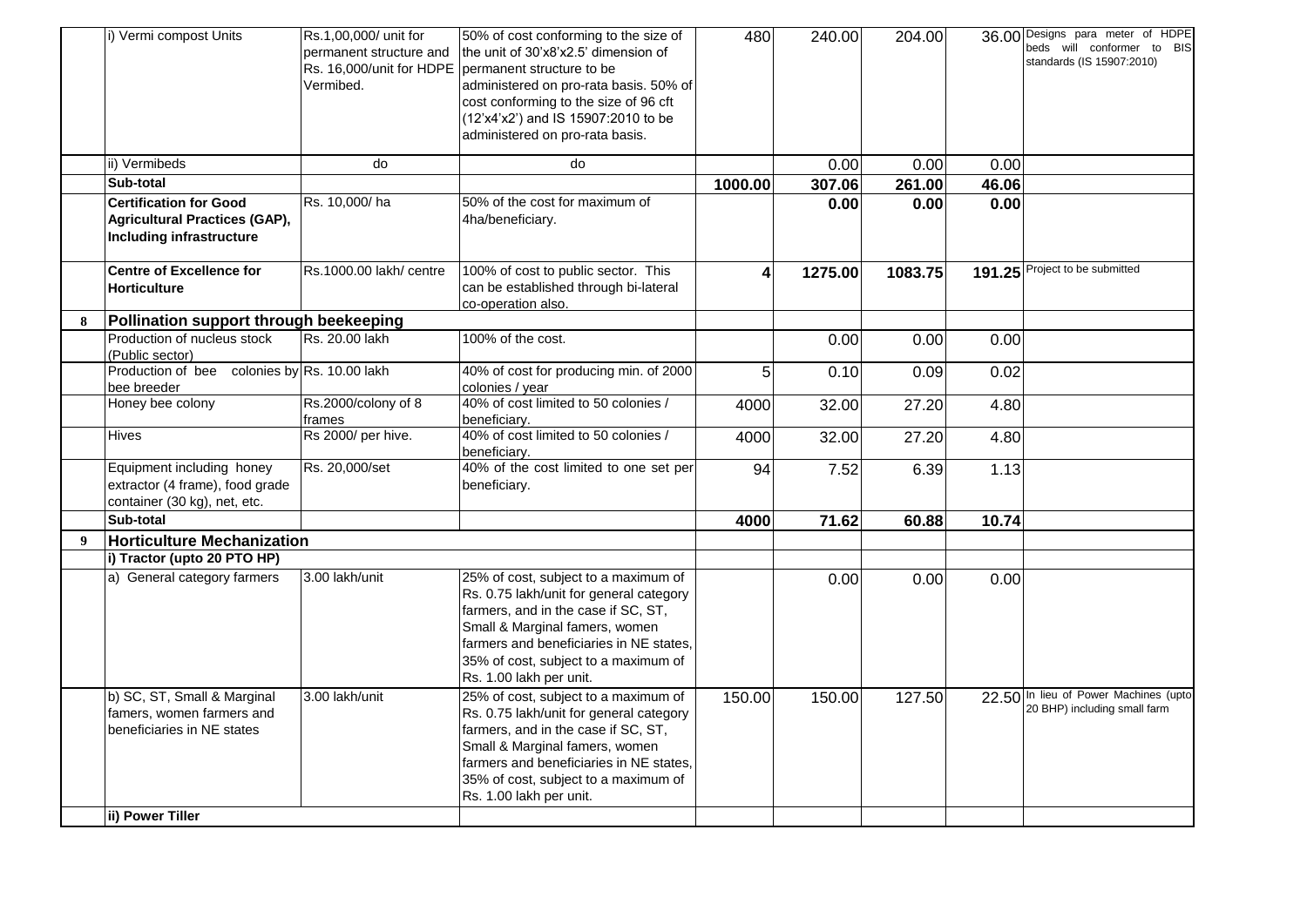|    | a) Power tiller (below 8 BHP)                                                                      | 1.00 lakh per unit                                         | Subject to a maximum of Rs.0.40<br>lakh/unit for general category farmers,<br>and in the case if SC, ST, Small &<br>Marginal farmers, women farmers and<br>beneficiaries in NE states, subject of a<br>maximum of Rs. 0.50 lakh/unit.  | 452    | 180.80 | 153.68 |        | 27.12 In lieu of Power / hydraulic<br>operated machines / tools.                 |
|----|----------------------------------------------------------------------------------------------------|------------------------------------------------------------|----------------------------------------------------------------------------------------------------------------------------------------------------------------------------------------------------------------------------------------|--------|--------|--------|--------|----------------------------------------------------------------------------------|
|    | b) Power tiller (8 BHP & above)                                                                    | 1.50 lakh per unit                                         | Subject to a maximum of Rs.0.60<br>lakh/unit for general category farmers,<br>and in the case if SC, ST, Small &<br>Marginal farmers, women farmers and<br>beneficiaries in NE states, subject of a<br>maximum of Rs. 0.75 lakh/unit.  |        | 0.00   | 0.00   | 0.00   |                                                                                  |
|    | iv) Self-propelled Horticulture<br>Machinery                                                       | 2.50 lakh per unit                                         | Subject to a maximum of Rs. 1.00<br>lakh/unit for general category farmers,<br>and in the case if SC, ST, Small &<br>Marginal farmers, women farmers and<br>beneficiaries in NE states, subject of a<br>maximum of Rs. 1.25 lakh/unit. |        | 0.00   | 0.00   | 0.00   |                                                                                  |
|    | a) General category farmers                                                                        | -do-                                                       | -do-                                                                                                                                                                                                                                   | 23     | 23.00  | 19.55  |        | 3.45 In lieu of sel-propelled multi<br>purpose hydraulic system for<br>orchards. |
|    | b) SC, ST, Small & Marginal<br>famers, women farmers and<br>beneficiaries in NE states             | $-do-$                                                     | -do-                                                                                                                                                                                                                                   | 293    | 366.25 | 311.31 | 54.94  | -do-                                                                             |
|    | Sub-total                                                                                          |                                                            |                                                                                                                                                                                                                                        | 918.00 | 720.05 | 612.04 | 108.01 |                                                                                  |
|    | <b>Technology Dissemination</b><br>through demonstration/ Front<br><b>Line Demonstration (FLD)</b> | Rs. 25.00 lakh                                             | 75 % of cost in farmers' field and<br>100% of cost in farms belonging to<br>Public Sector, SAUs etc. No change                                                                                                                         |        | 20.00  | 17.00  |        | 3.00 Project to be submitted                                                     |
| 10 | Human Resource Development (HRD)                                                                   |                                                            |                                                                                                                                                                                                                                        |        |        |        |        |                                                                                  |
|    |                                                                                                    | <b>Training of farmers</b>                                 |                                                                                                                                                                                                                                        |        |        |        |        |                                                                                  |
|    | Within the State                                                                                   | Rs. 1000/day per farmer<br>including transport             | 100% of the cost.                                                                                                                                                                                                                      | 5712   | 57.12  | 48.55  | 8.57   |                                                                                  |
|    | Outside the state                                                                                  | Project based as per<br>actual.                            | 100% of the cost.                                                                                                                                                                                                                      | 767    | 33.11  | 28.14  | 4.97   |                                                                                  |
|    |                                                                                                    | (e) Exposure visit of farmers                              |                                                                                                                                                                                                                                        |        |        |        |        |                                                                                  |
|    | Within the State                                                                                   |                                                            |                                                                                                                                                                                                                                        | 6676   | 126.29 | 107.35 | 18.94  |                                                                                  |
|    | <b>Outside the State</b>                                                                           | Project based as per<br>actual.                            | 100% of the cost.                                                                                                                                                                                                                      | 5181   | 196.33 | 166.88 | 29.45  |                                                                                  |
|    | Outside India                                                                                      |                                                            | Rs. 4.00 lakh / participant Project Based. 100% of air/rail travel<br>cost.                                                                                                                                                            | 25.00  | 100.00 | 85.00  |        | 15.00 Project to be submitted                                                    |
|    |                                                                                                    |                                                            | Training / study tour of technical staff/ field functionaries                                                                                                                                                                          |        |        |        |        |                                                                                  |
|    | Within the State                                                                                   | Rs.300/day per<br>participant plus TA/DA,<br>as admissible | 100% of the cost.                                                                                                                                                                                                                      | 154    | 1.33   | 1.13   | 0.20   |                                                                                  |
|    | Study tour to progressive<br>States/ units (group of<br>minimum 5 participants)                    | Rs.800/day per<br>participant plus TA/DA,<br>as admissible | 100% of the cost.                                                                                                                                                                                                                      | 366    | 7.83   | 6.66   | 1.17   |                                                                                  |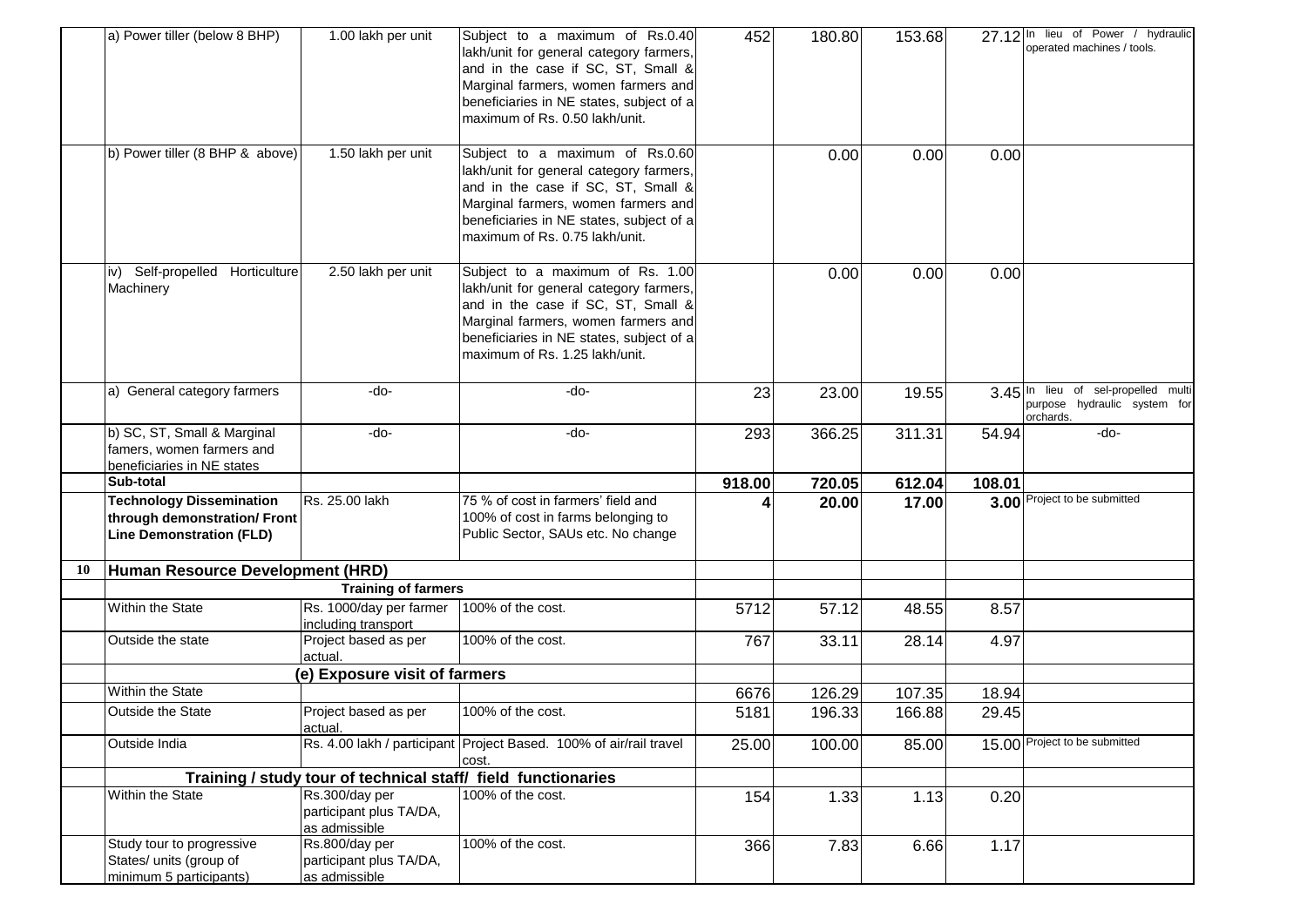|    | Outside India                                          |                                                                                                               | Rs. 6.00 lakh / participant 100% of the cost on actual basis.                                                                                                |                | 100.00 | 85.00  |       | 15.00 Project to be submitted                                                                                                              |
|----|--------------------------------------------------------|---------------------------------------------------------------------------------------------------------------|--------------------------------------------------------------------------------------------------------------------------------------------------------------|----------------|--------|--------|-------|--------------------------------------------------------------------------------------------------------------------------------------------|
|    | Sub-total                                              |                                                                                                               |                                                                                                                                                              | 18881.00       | 622.01 | 528.71 | 93.30 |                                                                                                                                            |
| 11 |                                                        | <b>INTEGRATED POST HARVEST MANAGEMENT</b>                                                                     |                                                                                                                                                              |                |        |        |       |                                                                                                                                            |
|    | Pack house / On farm<br>collection & storage unit      | Rs. 4.00 lakh/unit with<br>size of 9Mx6M                                                                      | 50% of the capital cost.                                                                                                                                     | 250            | 500.00 | 425.00 |       | 75.00 Minutes of SLEC meeting to be<br>submitted along with details of<br>beneficiareis, locaiton, etc to<br>facilitate release of funds.  |
|    | drying and weighing.                                   |                                                                                                               | Integrated pack house with facilities for conveyer belt, sorting, grading units, washing,                                                                    |                |        |        |       |                                                                                                                                            |
|    | a) General Area                                        | Rs. 50.00 lakh per unit<br>with size of 9Mx18M                                                                | Credit linked back-ended subsidy @<br>35% of the cost of project in general<br>areas and 50% of cost in case Hilly &<br>Scheduled areas, per beneficiary.    | 8              | 140.00 | 119.00 |       | 21.00 Project to be submitted                                                                                                              |
|    |                                                        | <b>Cold Storage (Construction, Expansion and Modernisation)</b>                                               |                                                                                                                                                              |                |        |        |       |                                                                                                                                            |
|    |                                                        |                                                                                                               | i) Cold storage units Type 1 - basic mezzanine structure with large chamber (of >250 MT)                                                                     |                |        |        |       |                                                                                                                                            |
|    | a) General Area                                        | Rs. 8,000/MT, (max<br>5,000 MT capacity)                                                                      | Credit linked back-ended subsidy @<br>35% of the cost of project in general<br>areas and 50% of cost in case Hilly &<br>Scheduled areas, per beneficiary.    | $\overline{2}$ | 105.00 | 89.25  |       | 15.75 Project to be submitted                                                                                                              |
|    | b) Hilly Area                                          | Rs. 8,000/MT, (max<br>5,000 MT capacity)                                                                      | Credit linked back-ended subsidy @<br>35% of the cost of project in general<br>areas and 50% of cost in case Hilly &<br>Scheduled areas, per beneficiary.    |                | 0.00   | 0.00   | 0.00  |                                                                                                                                            |
|    |                                                        |                                                                                                               | ii) Cold Storage Unit Type 2 - PEB structure for multiple temperature and product use,                                                                       |                |        |        |       | Project to be submitted                                                                                                                    |
|    | a) General Area                                        | Rs. 10,000/MT, (max<br>5,000 MT capacity)                                                                     | Credit linked back-ended subsidy @<br>35% of the cost of project in general<br>areas and 50% of cost in case Hilly &<br>Scheduled areas, per beneficiary.    |                | 175.00 | 148.75 |       | 26.25 Project to be submitted                                                                                                              |
|    | Refer vans/ containers (general areas)                 |                                                                                                               |                                                                                                                                                              |                |        |        |       |                                                                                                                                            |
|    | a) General Area                                        | Rs. 26.00 lakh for 9 MT<br>(NHM & HMNEH), and<br>prorata basis for lesser<br>capacity, but not below 4<br>MT. | Credit linked back-ended subsidy @<br>35% of the cost of project in general<br>areas and 50% of cost in case of Hilly<br>& Scheduled areas, per beneficiary. | 4              | 36.40  | 30.94  |       | 5.46 Project to be submitted                                                                                                               |
|    | Ripening chamber<br>project in general areas           | Rs. 1.00 lakh/MT.                                                                                             | -do-                                                                                                                                                         | $\overline{2}$ | 50.00  | 42.50  |       | 7.50 Project to be submitted                                                                                                               |
|    | <b>Evaporative / low energy</b><br>cool chamber (8 MT) | Rs. 5.00 lakh/unit                                                                                            | 50% of the total cost.                                                                                                                                       |                | 0.00   | 0.0    |       | 0.0 Minutes of SLEC meeting to be<br>submitted along with details of<br>beneficiareis, locaiton, etc to<br>facilitate release of funds.    |
|    | Primary/ Mobile / Minimal processing unit              |                                                                                                               |                                                                                                                                                              |                |        |        |       |                                                                                                                                            |
|    | a) General Area                                        | Rs. 25.00 lakh/unit.                                                                                          | Credit linked back-ended subsidy @<br>40% of the capital cost of project in<br>general areas and 55% in case of Hilly<br>& Scheduled areas, per beneficiary. | 95             | 950.00 | 807.50 |       | 142.50 Minutes of SLEC meeting to be<br>submitted along with details of<br>beneficiareis, locaiton, etc to<br>facilitate release of funds. |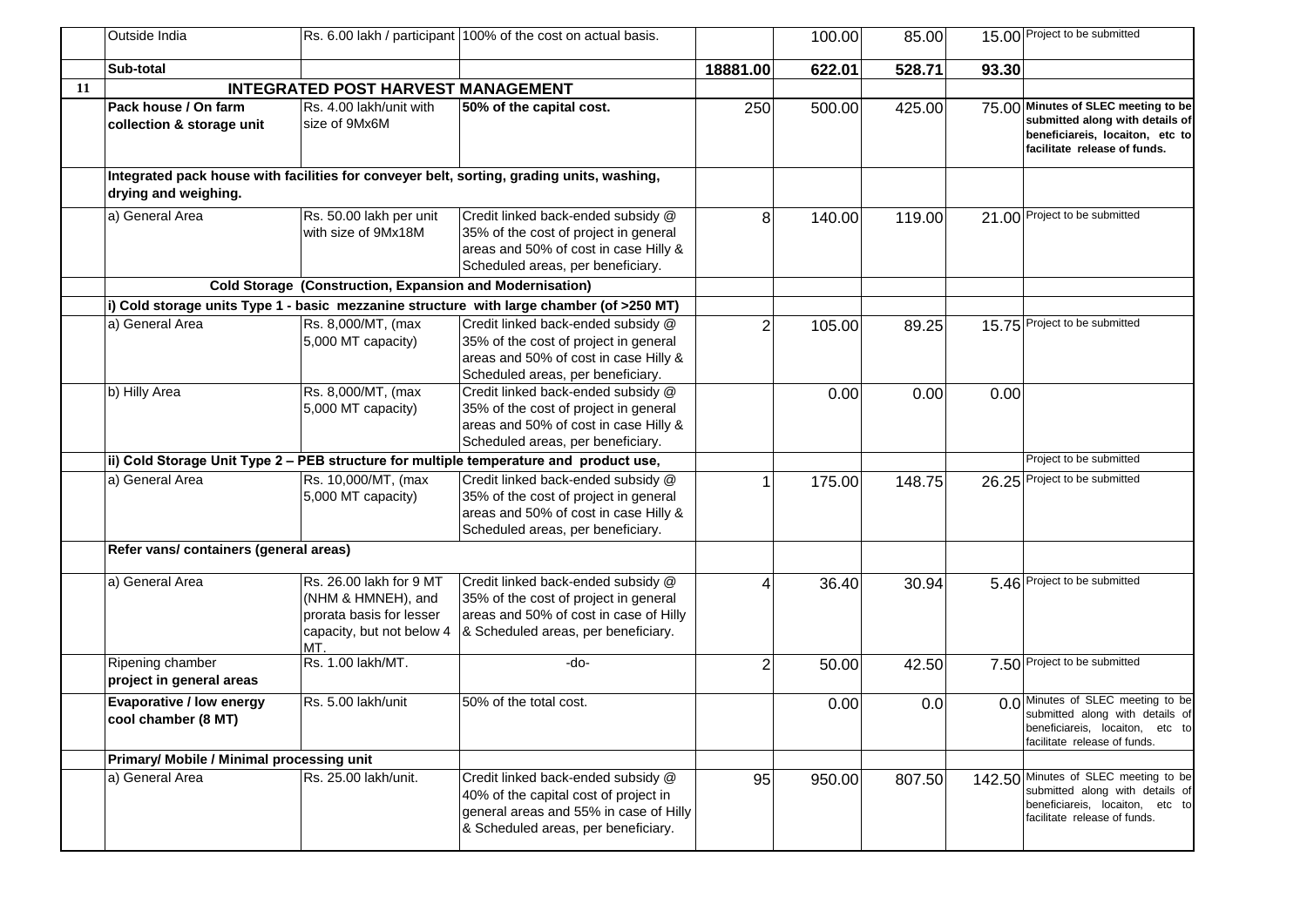|    | Low cost onion storage                                      | Rs. 1.75 lakh/per unit           | 50% of the total cost.                                                          | 100          | 87.50          | 74.38          |               | 13.13 Minutes of SLEC meeting to be<br>submitted along with details of |
|----|-------------------------------------------------------------|----------------------------------|---------------------------------------------------------------------------------|--------------|----------------|----------------|---------------|------------------------------------------------------------------------|
|    | structure (25 MT)                                           |                                  |                                                                                 |              |                |                |               | beneficiareis, locaiton, etc to                                        |
|    |                                                             |                                  |                                                                                 |              |                |                |               | facilitate release of funds.                                           |
|    | Pusa Zero energy cool chamber Rs. 4000 per unit<br>(100 kg) |                                  | 50% of the total cost.                                                          | 19           | 0.38           | 0.32           | 0.06          |                                                                        |
|    | Preservation unit (low cost)                                |                                  |                                                                                 | 10           | 10.00          | 8.50           | 1.50          |                                                                        |
|    | Sub-total                                                   |                                  |                                                                                 | 491.00       | 2054.28        | 1746.14        | 308.14        |                                                                        |
| 12 |                                                             |                                  | ESTABLISHMENT OF MARKETING INFRASTRUCTURE FOR                                   |              |                |                |               |                                                                        |
|    | <b>Wholesale markets</b>                                    |                                  |                                                                                 |              |                |                |               |                                                                        |
|    | a) General Area                                             | Rs.100.00 crore/project          | Credit linked back-ended subsidy @                                              |              | 200.00         | 170.00         |               | 30.00 Project to be submitted                                          |
|    |                                                             |                                  | 25% of the capital cost of project in                                           |              |                |                |               |                                                                        |
|    |                                                             |                                  | general areas and 33.33% in case of                                             |              |                |                |               |                                                                        |
|    |                                                             |                                  | Hilly & Scheduled areas for individual<br>entrepreneurs.                        |              |                |                |               |                                                                        |
|    |                                                             |                                  |                                                                                 |              |                |                |               |                                                                        |
|    | Rural Markets/ Apni mandies/Direct markets                  |                                  |                                                                                 |              |                |                |               |                                                                        |
|    | a) General Area                                             | Rs. 25.00 lakh                   | Credit linked back-ended subsidy @                                              | 5            | 50.00          | 42.5           |               | 7.5 Project to be submitted                                            |
|    |                                                             |                                  | 40% of the capital cost of project in<br>general areas and 55% in case of Hilly |              |                |                |               |                                                                        |
|    |                                                             |                                  | & Scheduled areas, per beneficiary.                                             |              |                |                |               |                                                                        |
|    |                                                             |                                  |                                                                                 |              |                |                |               |                                                                        |
|    | <b>Static/Mobile Vending Cart/</b>                          | Rs. 30,000/ unit                 | 50% of total cost.                                                              | 109          | 16.35          | 13.90          | 2.45          | Minutes of SLEC meeting to be<br>submitted along with details of       |
|    | platform with cool chamber.                                 |                                  |                                                                                 |              |                |                |               | beneficiareis, locaiton, etc to                                        |
|    |                                                             |                                  |                                                                                 |              |                |                |               | facilitate release of funds.                                           |
|    | Sub-total                                                   |                                  |                                                                                 | 115.00       | 266.35         | 226.40         | 39.95         |                                                                        |
|    | <b>Functional Infrastructure for:</b>                       |                                  |                                                                                 |              |                |                |               |                                                                        |
|    | Collection, sorting/ grading, packing units etc.            |                                  |                                                                                 |              |                |                |               |                                                                        |
|    | a) General Area                                             | Rs.15.00 lakh                    | Credit linked back-ended subsidy @<br>40% of the capital cost of project in     | 3.00         | 18.00          | 15.30          | 2.70          |                                                                        |
|    |                                                             |                                  | general areas and 55 % in case of                                               |              |                |                |               |                                                                        |
|    |                                                             |                                  | Hilly & Scheduled areas, per                                                    |              |                |                |               |                                                                        |
|    |                                                             |                                  | beneficiary.                                                                    |              |                |                |               |                                                                        |
|    | Sub-total                                                   |                                  |                                                                                 | 3.00         | 18.00          | 15.30          | 2.70          |                                                                        |
|    | <b>SPECIAL INTERVENTIONS</b>                                |                                  |                                                                                 |              |                |                |               |                                                                        |
|    | Innovative interventions not<br>covered under any GOI       | 10% of outlay                    | 50% of cost, based on project<br>proposal.                                      | 1.00         | 50.00          | 42.50          |               | 7.50 Project to be submitted                                           |
|    | schemes                                                     |                                  |                                                                                 |              |                |                |               |                                                                        |
|    | Tackling of emergent                                        | Rs.20.00 lakh                    | 50% of cost, based on project                                                   |              | 0.00           | 0.00           | 0.00          |                                                                        |
|    | /unforeseen requirements of                                 |                                  | proposal.                                                                       |              |                |                |               |                                                                        |
|    | <b>SHMs</b><br>Sub-total                                    |                                  |                                                                                 |              |                |                |               |                                                                        |
|    | <b>Total Market</b>                                         |                                  |                                                                                 | 1.00<br>4.00 | 50.00<br>68.00 | 42.50<br>57.80 | 7.50<br>10.20 |                                                                        |
| 13 |                                                             | <b>Mission Management</b>        |                                                                                 |              |                |                |               |                                                                        |
|    | State & Districts Mission Offices 5% of total annual        |                                  | 100% assistance.                                                                |              | 641.23         | 545.05         | 96.18         |                                                                        |
|    | and implementing agencies for                               | expenditure on the basis         |                                                                                 |              |                |                |               |                                                                        |
|    | administrative expenses,                                    | of appraised needs to            |                                                                                 |              |                |                |               |                                                                        |
|    | project, preparation,                                       | State Horticulture Mission       |                                                                                 |              |                |                |               |                                                                        |
|    | computerization, contingency                                | (SHM) / implementing<br>Agencies |                                                                                 |              |                |                |               |                                                                        |
|    | etc.                                                        |                                  |                                                                                 |              |                |                |               |                                                                        |